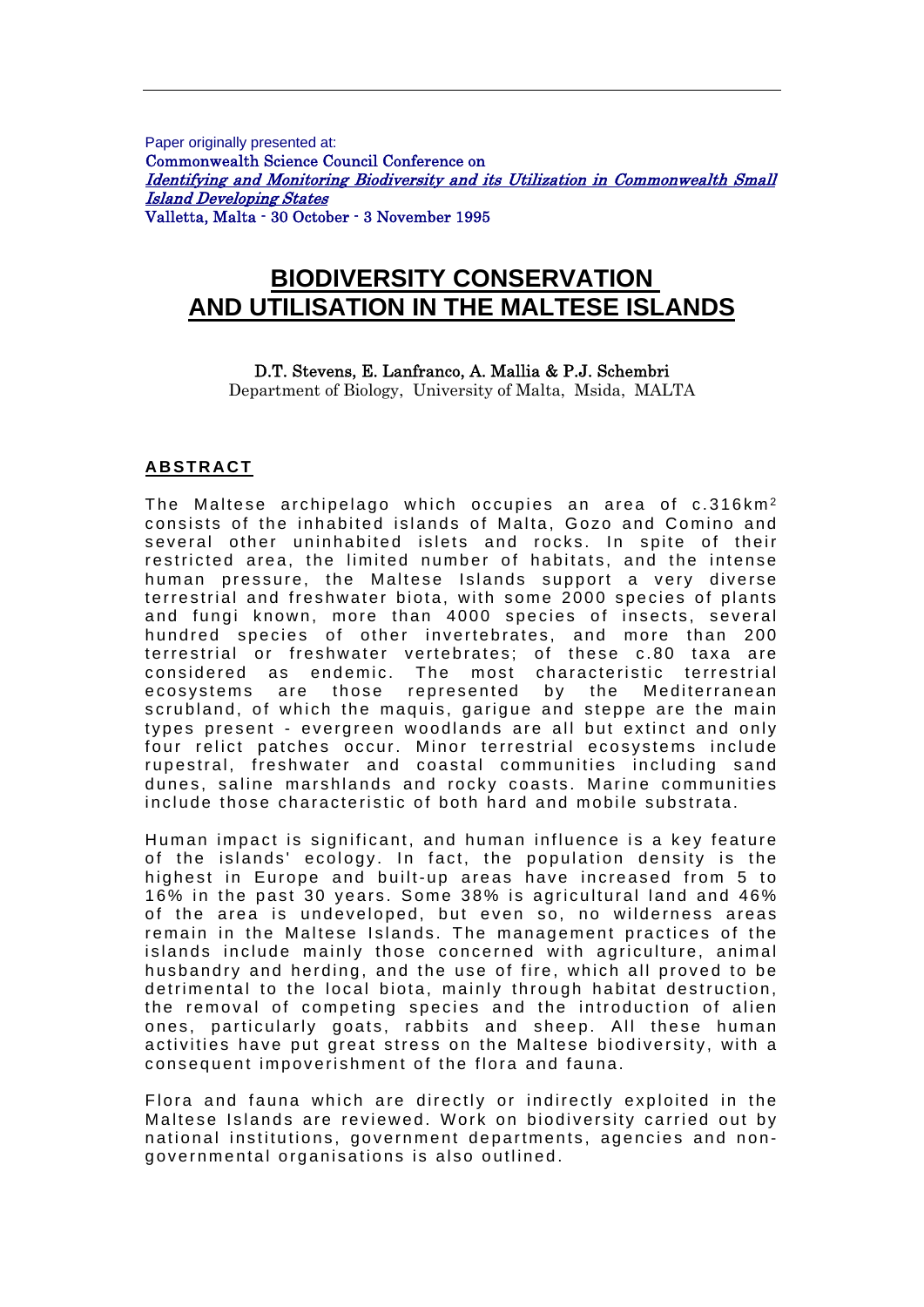Legislation safeguarding biodiversity is relatively new to Malta. Prior to the Environment Protection Act [EPA] (1991), and the Development Planning Act [DPA] (1992), legislation mainly protected species due to their associated economic importance. Both the EPA and DPA have permitted the creation of protected areas. The EPA also protects some of the flora and fauna, including some 10% of the endemics. The DPA, on the other hand incorporates the Structure Plan for the Maltese Islands which is a strategic plan meant to harmonise development with conservation. On the international level, Malta is party to the Washington Convention on International Trade in Endangered Species of Wild Fauna and Flora (CITES) which is implemented locally by means of regulations controlling trade in species of flora and fauna  $(1992)$ . Malta is also party to the Ramsar Convention, the Berne Convention, the Barcelona Convention, the Convention on Biological Diversity, and the Law of the Sea Convention.

### **Introduction**

The Maltese archipelago consists of a group of small, low islands, located in the central Mediterranean at a distance of 96km from Sicily and about 290km from the Tunisian coast. The archipelago is made up of three main inhabited islands: Malta  $(245.7 \text{km}^2)$ , Gozo (67.1km<sup>2</sup>) and Comino (2.8km<sup>2</sup>), together with several uninhabited islets of which the main ones, in order of decreasing size, are St. Paul's Island (10.1ha), Cominotto (9.9ha), Filfla (2.0ha) and Fungus Rock (0.7ha). Geologically, the islands are composed almost entirely of marine sedimentary rocks, mainly limestones of Oligo-Miocene age, capped by minor Quaternary deposits of terrestrial or lacustrine origin. The highest point is 253m above sea level. The annual precipitation normally ranges between 500-599mm (Chetcuti et al., 1992) with 85% occurring between October and March; however, rainfall is very variable and extremes of 191.3mm and 1031.3mm have been recorded (Chetcuti *et al* , 1992).

|               | <b>MAX LENGTH</b><br>(km) | AREA<br>(km <sup>2</sup> ) | <b>COASTLINE</b><br>(km) | <b>POPULATION</b><br>(1985 CENSUS) | <b>POP. DENSITY</b><br>$(km-2)$ |
|---------------|---------------------------|----------------------------|--------------------------|------------------------------------|---------------------------------|
| <b>MALTA</b>  | 27                        | 245.7                      | 136.8                    | 319,736                            | 1,301                           |
| GOZO          | 14                        | 67.1                       | 42.6                     | 25,670                             | 302                             |
| <b>COMINO</b> | 2.7                       | 2.8                        | 10.2                     | 12                                 | 4.3                             |

Table One: *Data concerning the main islands of the Maltese Islands*.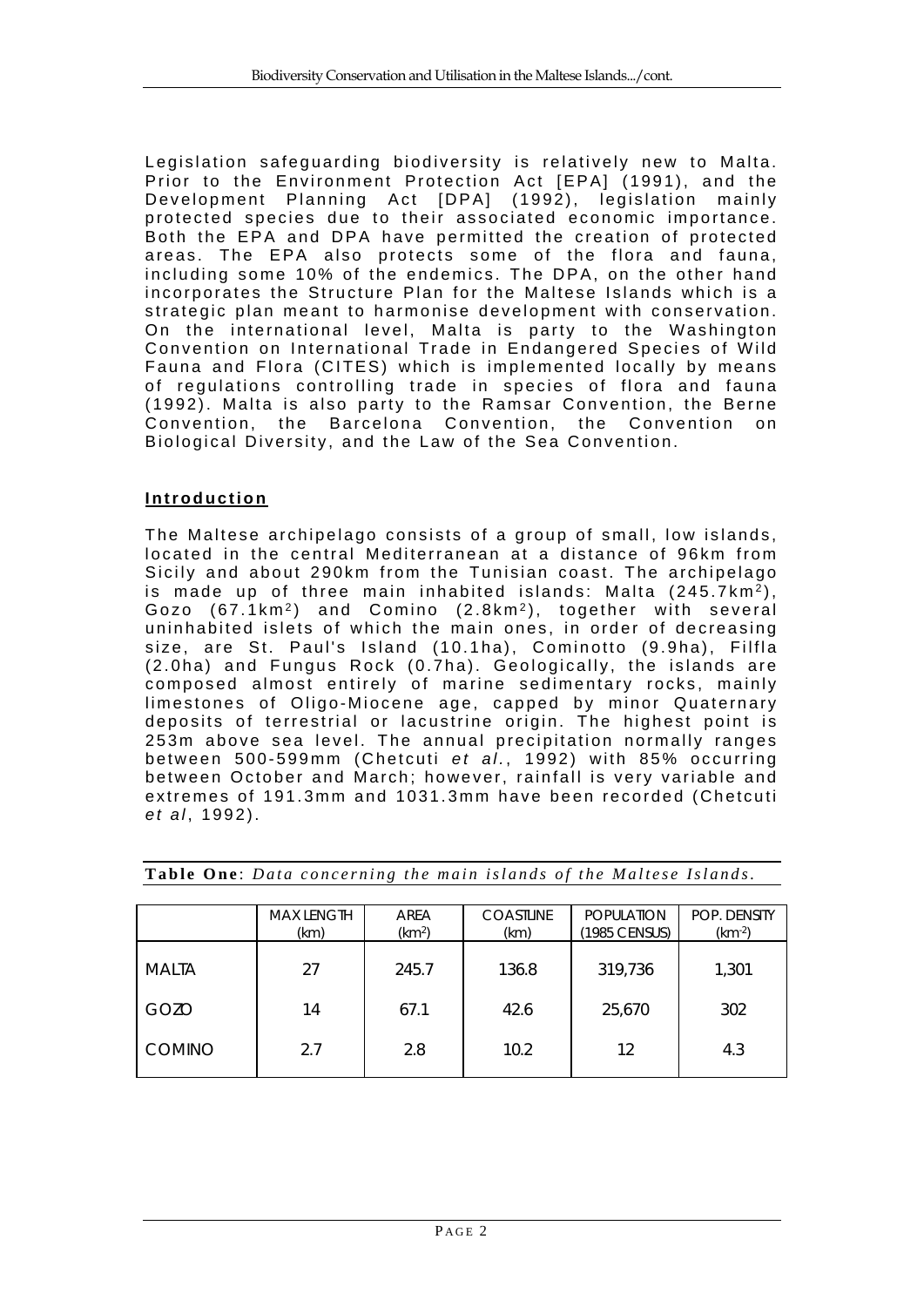| Month | Rainfall<br>(mm) | Max.<br>Temp.<br>$\rm ^{(o}C)$ | Min. Temp.<br>$^{\circ}$ C) | Sea Temp.<br>$\rm ^{(o}C)$ | Sunshine<br>(hours) | Pot. ETP*<br>(mm) |
|-------|------------------|--------------------------------|-----------------------------|----------------------------|---------------------|-------------------|
| Jan   | 86.4             | 14.9                           | 10.0                        | 14.5                       | 5.3                 | 25                |
| Feb   | 57.7             | 15.2                           | 10.0                        | 14.5                       | 6.3                 | 26                |
| Mar   | 41.8             | 16.6                           | 10.7                        | 14.5                       | 7.3                 | 37                |
| Apr   | 23.2             | 18.5                           | 12.5                        | 16.1                       | 8.3                 | 50                |
| May   | 10.4             | 22.7                           | 15.6                        | 18.4                       | 10.0                | 84                |
| Jun   | 2.0              | 27.0                           | 19.2                        | 21.1                       | 11.2                | 124               |
| Jul   | 1.8              | 29.9                           | 21.9                        | 24.5                       | 12.1                | 160               |
| Aug   | 4.8              | 30.1                           | 22.5                        | 25.6                       | 11.3                | 156               |
| Sep   | 29.5             | 27.7                           | 20.9                        | 25.0                       | 8.9                 | 119               |
| 0ct   | 87.8             | 23.9                           | 17.7                        | 22.2                       | 7.3                 | 81                |
| Nov   | 91.4             | 20.0                           | 14.4                        | 19.5                       | 6.3                 | 48                |
| Dec   | 104.3            | 16.7                           | 11.4                        | 16.7                       | 5.2                 | 31                |

| Table Two: Climatic Parameters (Source: Chetcuti et al., 1992). |  |
|-----------------------------------------------------------------|--|
| $(*)$ Pot. ETP is the Potential Evapotranspiration.             |  |

# **Maltese Flora and Fauna**

In spite of their restricted area, the limited number of habitats and the intense human pressure, the Maltese Islands support a very diverse terrestrial and freshwater biota, with some 2000 species of plants and fungi known, more than 4000 species of insects, several hundred species of other invertebrates, and more than 200<br>vertebrates (Schembri, 1990: 1994). Of these. some 23 vertebrates (Schembri, 1990; 1994). Of these, some 23 tracheophytes, 2 bryophytes and 55 animal taxa are considered endemic (Schembri, 1994). Such endemics, besides their great cultural importance, are also of scientific interest, particularly because of the valuable phylogenetic, biogeographic and evolutionary information they provide.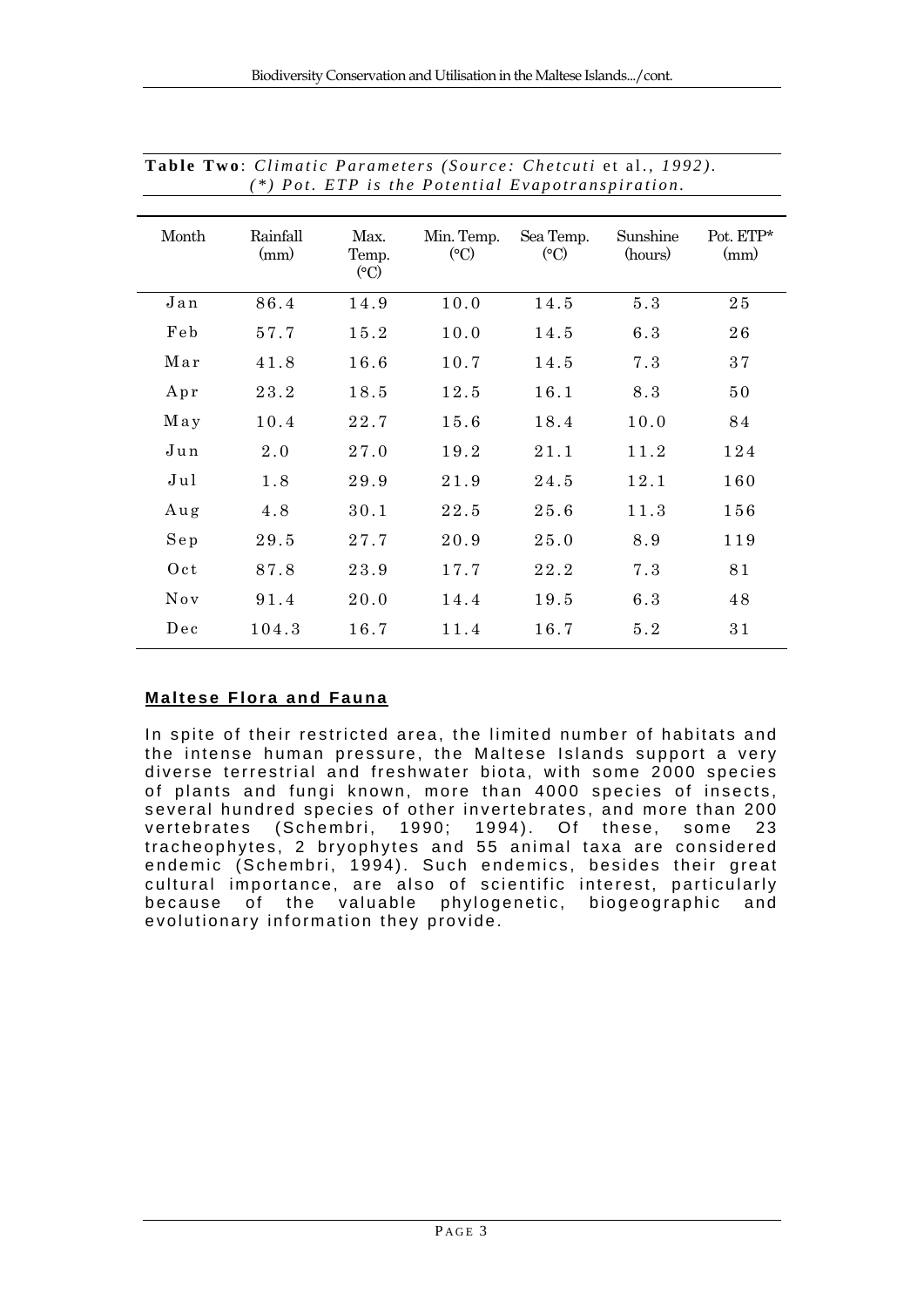Table Three: The number of species of representative groups of plants *and animals in the Maltese Islands. Only terrestrial and freshwater species are considered. In some cases the numbers given are only estimates as the groups concerned have not been adequately studied.Adapted from Schembri (1994).*

### PLANTS

 $\text{Algae}$  c. 200+ Large Fungi c. 200+ Lichenes (lichens) c. 300 Bryophyta (mosses and relatives) c. 130 Pteridophyta (frens and relatives) 11 species Gymnospermae (conifers) 2 indigenous Angiospermae (flowering plants) c. 1000

# ANIMALS

Hydrozoa (hydras) 1 species recorded Turbellaria (flatworms) at least 10 species Annelida (earthworms and leeches) at least 15 species Mollusca (snails and slugs) c. 67 Arachnida (spiders and relatives) at least 200+ species Branchiopoda (fairy-shrimps, water-fleas and relatives) Ostracoda (seed shrimps) at least 7 species Amphipoda (sand-hoppers and beach-hoppers) c. 9 recorded Isopoda (woodlice) c. 49 Decapoda (crabs) 1 freshwater species Odonata (dragonflies and damselflies) c. 10 recorded Dictyoptera (mantises and cockroaches) c. 11 Orthoptera (grasshoppers and relatives) c. 48 Coleoptera (beetles) c. 600 recorded;

Heteroptera (true bugs) 209 recorded;

Lepidoptera (butterflies and moths) c. 590 Neuroptera (lacewings) c. 12 recorded Diptera (flies) c. 200 recorded;

Hymenoptera (bees, wasps and ants) c. 150 recorded;

Diplopoda (millepedes) c. 14 Chilopoda (centipedes) c. 15 Pisces (fish) 1 brackish-water sp. Amphibia (frogs) 1 species Reptilia (reptiles) 9 species Aves (birds) c. 13 resident;

Mammalia (mammals) 23 species

at least 10 species probably 2000+ occur more occur probably 500+ occur probably 500+ occur c. 57 regular visitors; c. 112 regular migrants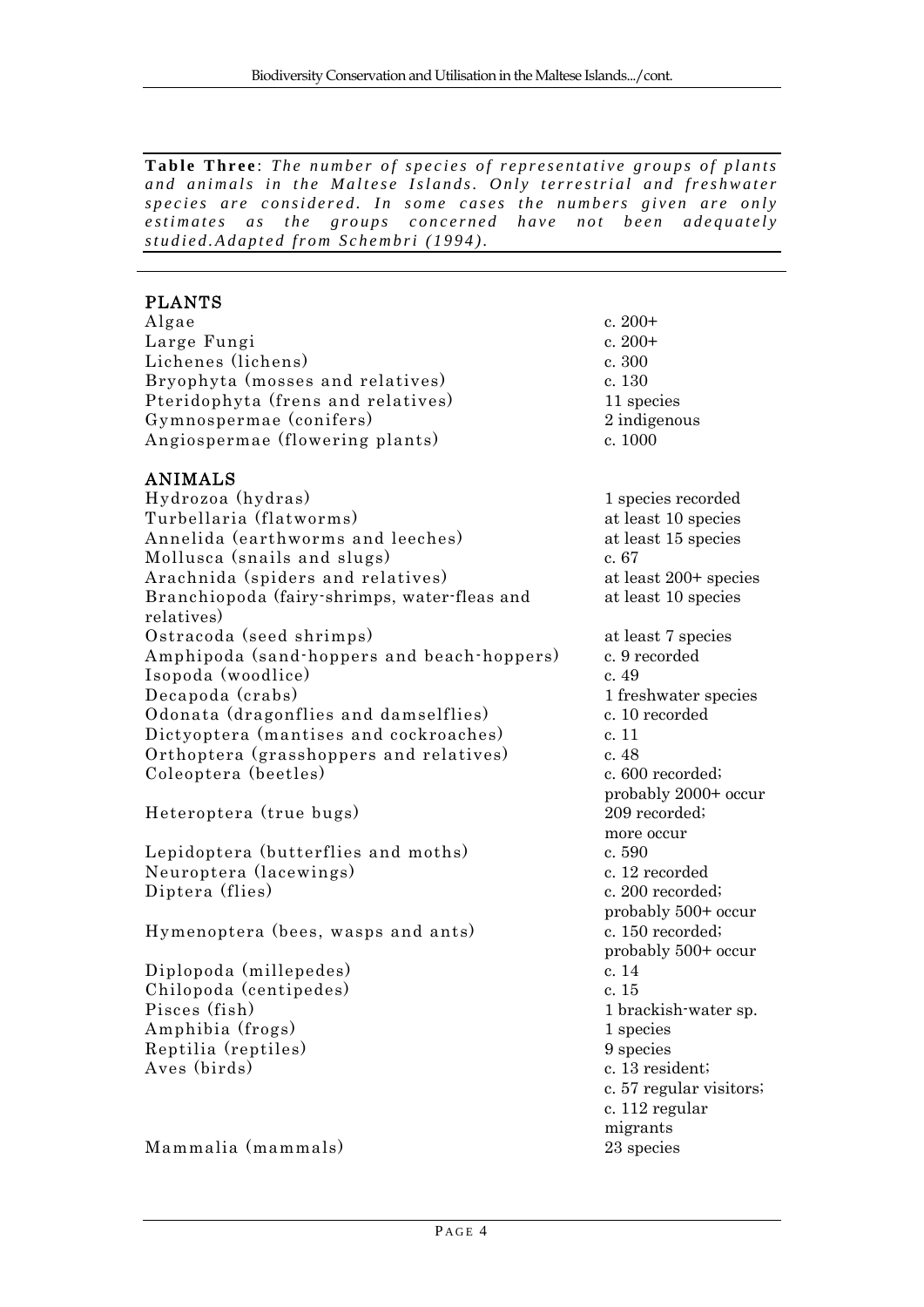**Table Four** : *The number of endemic taxa occurring in the Maltese Islands. Only those groups which have been adequately studied taxonomically are included and only freshwater and terrestrial species are considered. Adapted from Schembri (1994).*

| <b>GROUP</b>                                 | <b>NUMBER OF</b><br><b>ENDEMICS</b> |
|----------------------------------------------|-------------------------------------|
| Bryophyta (mosses and relatives)             | $\overline{2}$                      |
| Tracheophytes (higher plants)                | 23                                  |
| Mollusca (snails and slugs)                  | 8                                   |
| Pseudoscorpiones (false scorpions)           | 3                                   |
| Palpigradi (micro-whipscorpions)             | 1                                   |
| Isopoda (woodlice)                           | 5                                   |
| Decapoda (crabs)                             | 1                                   |
| Thysanura (silverfish)                       | 1                                   |
| Orthoptera (grasshoppers and relatives)      | 1                                   |
| Heteroptera (true bugs)                      | 1                                   |
| Coleoptera: Staphylinidae (rove beetles)     | 4                                   |
| Coleoptera: Elateridae (click beetles)       | 1                                   |
| Coleoptera: Tenebrionidae (darkling beetles) | 5                                   |
| Coleoptera: Curculionidae (weevils)          | $\mathcal{D}_{\alpha}$              |
| Lepidoptera (butterflies and moths)          | 17                                  |
| Hymenoptera: Formicidae (ants)               | $\overline{2}$                      |
| Hymenoptera: Mutillidae (velvet ants)        | 1                                   |
| Pisces (fish)                                | 1                                   |
| Reptilia (reptiles)                          | 1                                   |
| Mammalia (mammals)                           | 1                                   |

One effect of the intense human pressure on the natural environment has been that, over the years, a number of indigenous species of wildlife have become extinct, while others are threatened in various ways: for example, some 12% of the native vascular flora is now ex tinct. Endemic species are no exception and, unfortunately, some are also probably extinct, as for example three presumably endemic vascular plants [the Maltese Venus looking-glass *Legousia hybrida* var. *foliosa* ; the Maltese bulbous buttercup *Ranunculus macrophyllus* forma *macranthus* (Lanfranco, 1989b), and a probably new species or subspecies of *Limonium* (Lanfranco, 1989b; 1990)].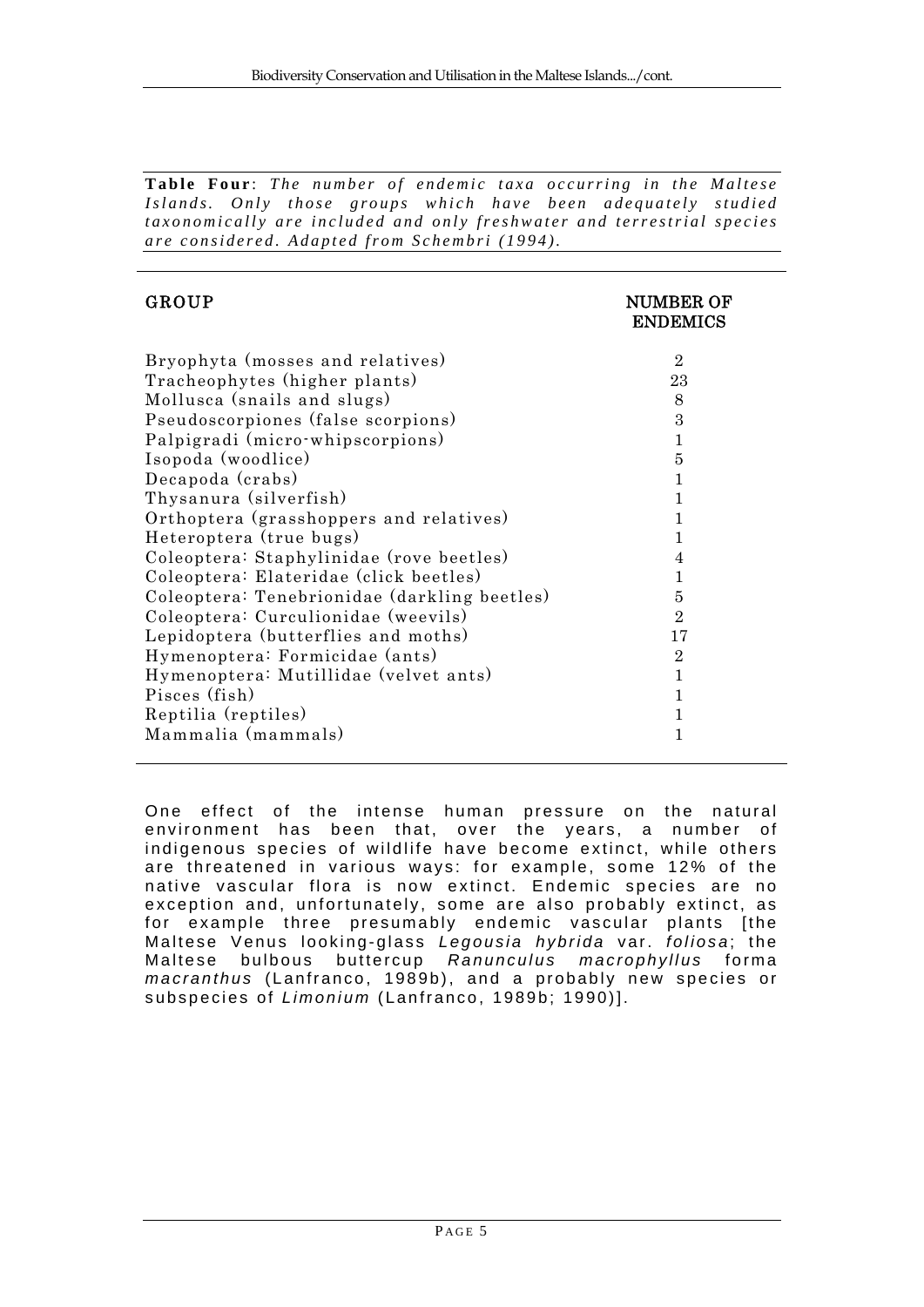Table Five: The number of extinct and threatened species of the *Maltese Islands. Only those groups which have been adequately studied taxonomically are included and only freshwater and terrestrial species are considered.* 

*Key: X: Extinct; E: Endangered; V: Vulnerable; R: Rare; I: Indeterminate. Adapted from Schembri & Sultana (1989).*

| Group                               | X                 | E            | V              | R              |                |
|-------------------------------------|-------------------|--------------|----------------|----------------|----------------|
|                                     |                   |              |                |                |                |
| Macrofungi ("higher" fungi)         | $\mathbf{\Omega}$ |              | $\theta$       | 16             | 0              |
| Bryophyta (mosses and relatives)    |                   |              |                | 33             | 3              |
| Tracheophyta (higher plants)        | 136               | 59           | 23             | 195            | 14             |
| Crustacea (crustaceans)             |                   | 2            | $\overline{2}$ | 8              | 2              |
| Mollusca (snails and relatives)     | 2                 | 11           |                | 5              | $\overline{2}$ |
| Odonata (dragonflies and rel.)      |                   | 0            |                | 1              | 0              |
| Dictyoptera (mantises and rel.)     |                   | $\mathbf{0}$ | 0              | $\overline{2}$ |                |
| Orthoptera (grasshoppers and rel.)  |                   |              | $\overline{2}$ | 5              | $\mathbf{0}$   |
| Dermaptera (earwigs)                |                   | $\mathbf{0}$ |                | 0              |                |
| Hemiptera (bugs)                    |                   | $\mathbf{0}$ | 0              | L              |                |
| Trichoptera (caddisflies)           |                   |              | $\theta$       | $\overline{2}$ | 0              |
| Hymenoptera (bees, wasps and ants)  |                   |              | 6              | 5              |                |
| Lepidoptera (butterflies and moths) |                   |              | 11             | 9              |                |
| Coleoptera (beetles)                | 11                | $\theta$     | 37             | 64             | 48             |
| Pisces (fish)                       |                   |              | 0              | 0              | $\mathbf{0}$   |
| Amphibia (ampibians)                |                   | 0            |                |                | 0              |
| Reptilia (reptiles)                 |                   | 0            | 11             | $\theta$       |                |
| Aves (birds)                        |                   | 10           | 9              | $\overline{2}$ | $\theta$       |
| Mammalia (mammals)                  |                   | 0            | 12             | 8              | 3              |
|                                     |                   |              |                |                |                |

### **Threatened Terrestrial Ecosystems of the Maltese Islands**

The terrestrial ecosystems of the Maltese Islands may be grouped into two main categories:

- i. Major communities that are part of the successional sequence towards the climatic climax; and
- ii. Minor communities which are either specialized to occupy particular habitats, or occupy habitats that are rare in the islands, or are relicts from a former ecological regime, now surviving in a few refugia.

The major communities are classified on the basis of the vegetation and are: evergreen woodland, maquis, garigue and steppe communities, the latter three being seres of the former.

1. **Evergreen Woodlands** , which probably occupied large areas of the Maltese Islands before human colonization, are now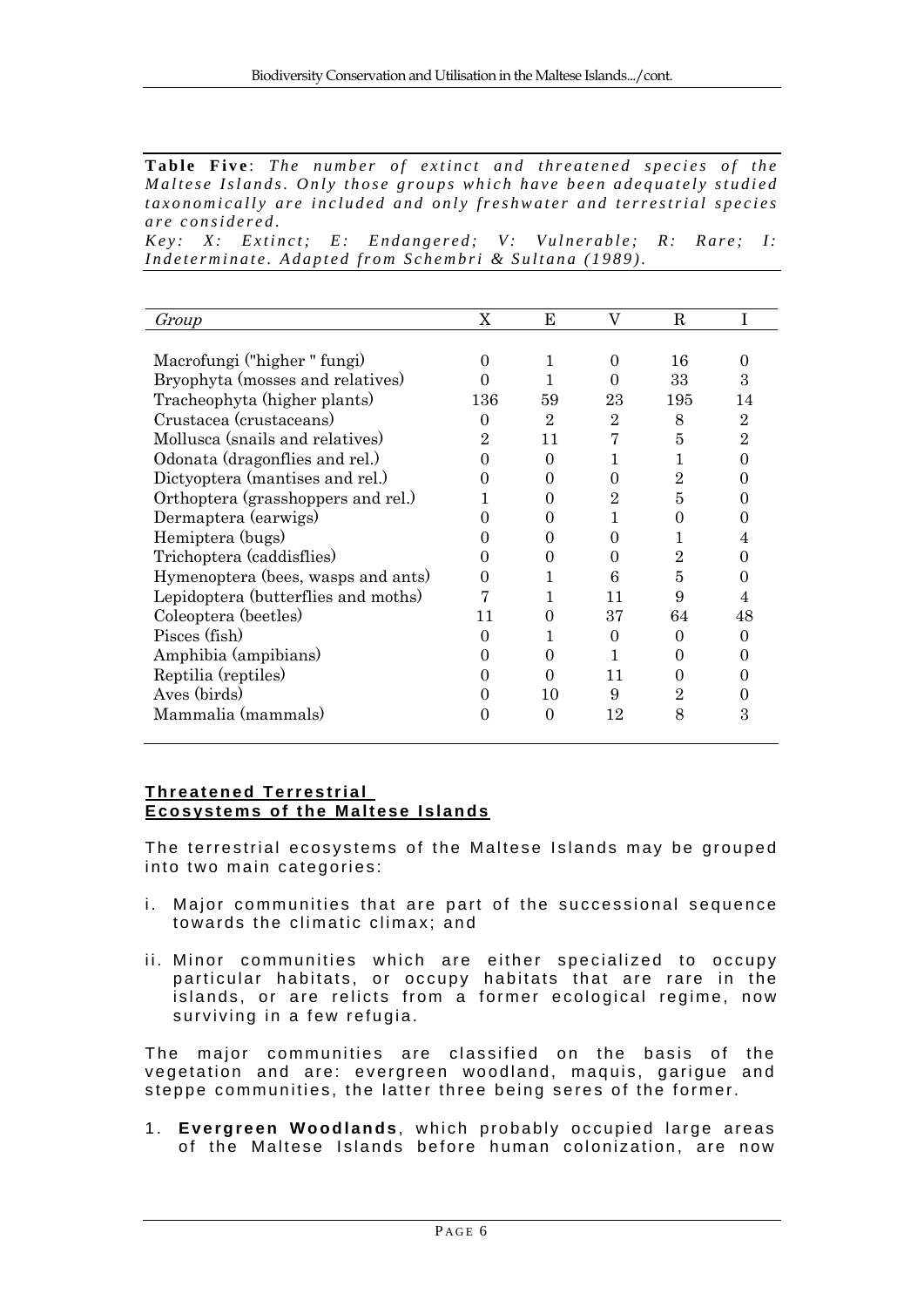almost inexistent (Schembri, 1991b; Grech, 1994; Stevens, 1995). They are mainly dominated by the holm oak *Quercus ilex* and the Aleppo pine *Pinus halepensis* (Lanfranco, 1993a, 1995 a,c; Stevens, 1995). Only rem nants of the original native forests remain in four localities, although there are a few semi-natural woodlands, where trees originally planted by man are now self-regenerating. Some of the trees present in the woodland remnants are estimated to be between 500 to 900 years old, probably the oldest trees on the islands.

- 2. **Maquis** is still widespread especially on the sides and bottoms of dry valleys or *widien* (Lanfranco, 1993a; Stevens, 1995). The Maltese maquis is predominantly of secondary origin, being mainly dominated by trees such as carob *Ceratonia siliqua* and olive *Olea europaea* , which were introduced in the antiquity because of their economic importance. Other characteristic maquis species include the mastic tree *Pistacia lentiscus* and Mediterranean buckthorn *Rhamnus alaternus*  (Lanfranco, 1993a).
- 3. **Garigue** and **steppe** are the most common natural vegetation types present. Some are natural , but others result from the degradation of forest and maquis. The most important garigue shrubs include the Mediterranean thyme *Thymus capitatus* , the Mediterranean heath *Erica multiflora* , the endemic Maltese spurge *Euphorbia melitensis* , the olive-leaved germander *Teucrium fruticans* and the shrubby kidney-vetch *Anthyllis hermanniae* . Various grasses, thistles and geophytes also occur in such communities (Lanfranco, 1993a; 1995c; Stevens, 1995). These communities are particularly vulnerable to quarrying, dumping and flower/plant collection.

Of the "minor communities", **coastal communities** are amongst the most vulnerable due to l and reclamation and development.

- 1. **Saline marshlands** constitute only 0. 5% of the Maltese coastline, and are now very scarce (Schembri *et al.*, 1987; Anderson & Schembri, 1989). Some have been completely obliterated (most recently, five sites in Malta and two in Gozo) whilst others are much degraded (eight sites in Malta, three in Gozo and one in Comino) by human activities. Some five saline marshlands only are still extant.
- 2. Only 2.4% of the Maltese c oastline consists of sandy beaches (Schembri, 1991a; Schembri & Lanfranco, 1993), but few of these now support **sand dunes** and those which still exist are extremely degraded mainly due to human activities connected with beach development for touristic purposes and recreational use. The important sand-binding Mediterranean marram-grass *Ammophila littoralis* was eradicated from all known sites during the last ten y ears, and the sand bindweed *Calystegia soldanella* disappeared within the last 50-60 years (Lanfranco 1989b; Schembri & Lanfranco, 1993). Other sand dune plants are actively threatened; for example, the spiny echinophore *Echinophora spinosa* and the sea holly *Eryngium maritimum* ,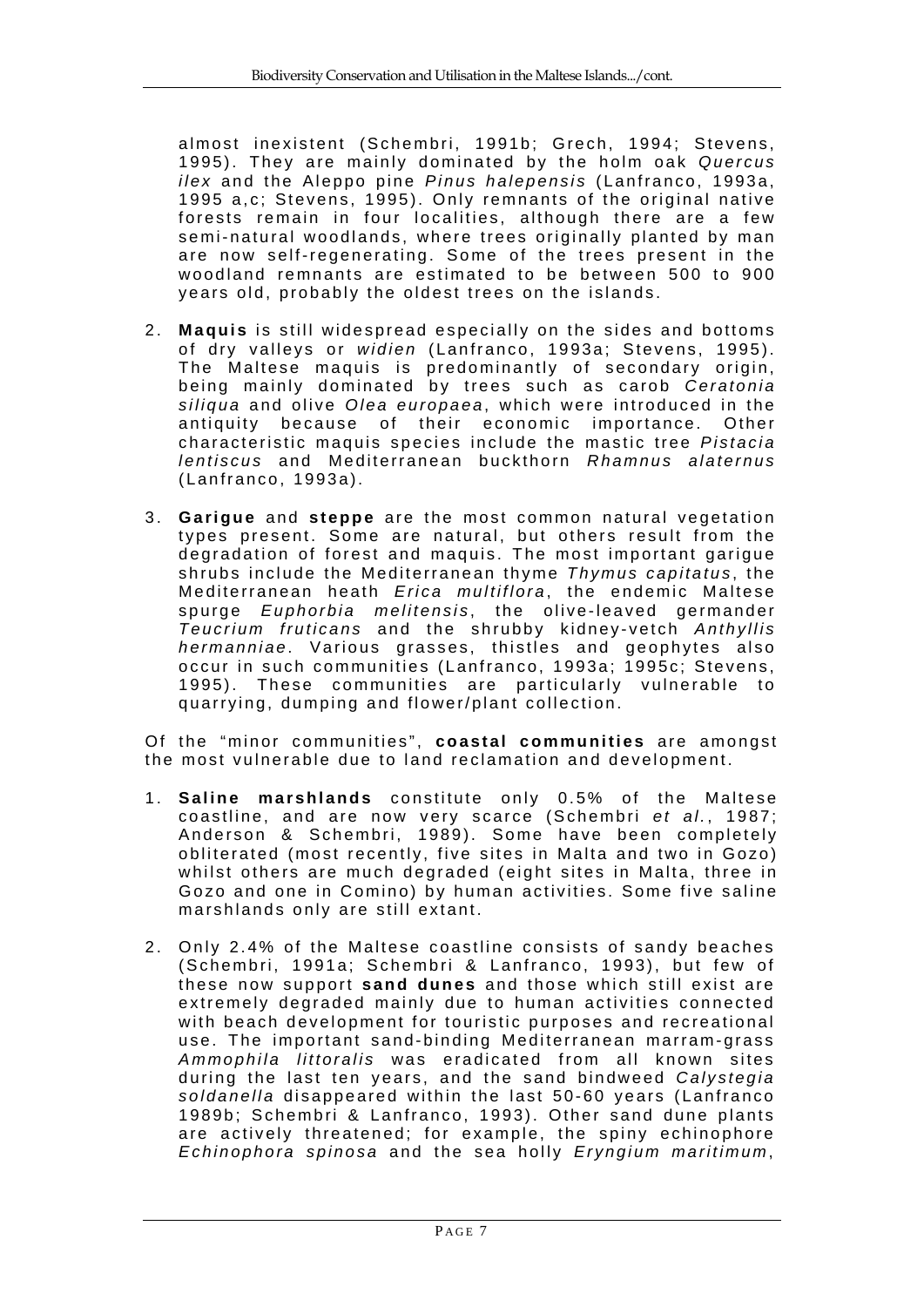both very rare, are being regularly weeded out to make room for beach users (Schembri & Lanfranco, 1993);

3. **Low-lying rocky coasts** are still quite widespread. These coastlines support a characteristic maritime vegetation which includes a number of scientifically important plants, such as three endemic sea-lavenders, *Limonium* spp., and the endemic Maltese sea-chamomille *Anthemis urvilleana* , as well as Pignatti's fern-grass *Desmazeria pignatii* and pygmy groundsel *Senecio pygmaeus* , both Hybleo-Maltese endemics, and the Maltese hymenolobus *Hymenolobus revelieri* ssp. *sommieri* , a Pelago-Maltese endemic (Schembri, 1991b).

Other 'minor' communities include the **rupestral habitats** , which, due to their relative inaccessibility and shelter, provide important refuges for many species of the Maltese flora and fauna, including many endemics. Such species include two rare endemics, the Maltese cliff-orache *Cremnophyton lanfrancoi* and Maltese rockcentuary *Palaeocyanus crassifolius* , both belonging to monotypic (and hence endemic) genera, of great evolutionary and biogeographic significance due to these being ancestral to important genera like *Atriplex* and *Centaurea* , respectively (Lanfranco, 1989a); also, the rarest of the Maltese endemic animals, the door-snail *Lampedusa melitensis* , occupies a very precarious habitat of a few tens of square metres only on the southwest cliffs of mainland Malta (Thake & Schembri, 1989).

**Freshwater communities** are represented in the islands by those of temporary rainwater pools on karstlands, permanent pools, watercourses (wet only in winter) and permanent springs. The latter are very rare and are also endangered due to pollution from pesticides and eutrophication from dumping of organic waste.

However, due to the aridity of the islands, all freshwater biota are rare. Also, these are largely exploited (refer to section on Human Influence) resulting in habitat loss (Lanfranco & Schembri, 1986; Schembri & Lanfranco, 1993).

#### **Threatened Marine Ecosystems of the Maltese Islands**

The marine coastal ecosystems of the Maltese Islands are similar to those of other parts of the Mediterranean and may be classified as follows:

- 1. Supralittoral Communities:
- i. Rocky Substrata the commonest given that most of the islands' coastline is rocky. Some of the more accessible rocky shores are highly disturbed due to recreational activities and tourist-related developments.
- ii. Soft Substrata few sandy beaches occur and the most important, and actively threatened, ecosystems here are the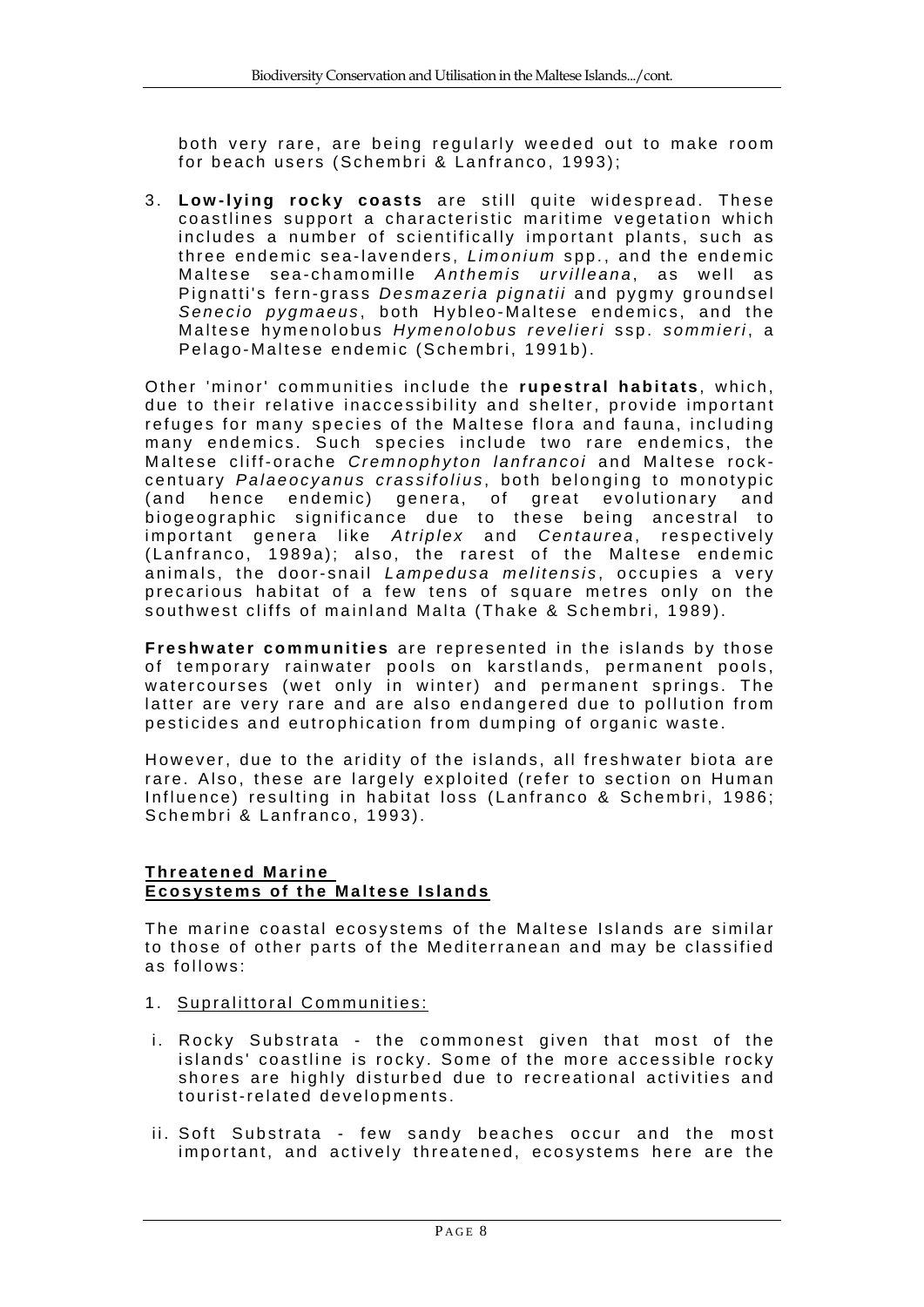banquette communities, which are specialized communities developing within masses of drying and decaying plant debris deposited on the shore by waves. These are regularly cleared since they are unattractive to local and tourist sunbathers !

### 2. Mediolittoral Communities:

The most notable are the bioconstructions known as vermetid/coralline algae trottoirs and the very rare *Lithophyllum lichenoides* rims, both of which are threatened on a Mediterranean scale. Little information on local trottoirs is available.

#### 3. Shallow Water Infralittoral Communities:

- i. Rocky substrata the main communities developing here are those dominated by attached macroalgae mainly by *Cystoseira* forests, *Dictyopteris* forests and coralline algae.
- ii. Sea-grass Meadows these are mainly based on the neptune sea-grass *Posidonia oceanica* , which is endemic to the Mediterranean. These meadows constitute the most important infralittoral community type and, due to various human influences, are regressing throughout the Mediterranean.

Both types of infralittoral comm unities are highly sensitive to pollution, and hence are decreasing in the Maltese Islands.

# **Exploitation of Biological Resources**

The main biological resources which are exploited are the various cultivated plants and farmed/domes ticated animals. These will be dealt with in brief, the main emphasis of this section being on the exploitation of wild plants and animals.

The principal cultivated crop is perhaps the potato, Solanum tuberosum, which is also exported. Other Solanaceae which are commonly grown include tomatoes, *Lycopersicon esculentum* , usually greenhouse grown; bell peppers, *Capsicum annuum*, and aubergines, *Solanum melongena* . Paprika (*Capsicum baccatum* and *Capsicum frutescens* ) are grown mainly for home consumption.

Cruciferous crops are particularly common especially cauliflower; *Brassica cretica* subsp. *botrytis* ; cabbage, *Brassica oleracea* subsp. *capitata* ; and kohl-rabi, *Brassica rupestris* subsp. *gongyloides* . Radishes, *Raphanus sativus* , are grown on a smaller scale. Cucurbits, especially a type of dwarf marrow, *Cucurbita pepo* ; pumpkin, *Cucurbita maxima* ; watermelon, *Citrullus lanatus* ; melon, *Cucumis melo*; cucumber, *Cucumis sativus*; and trumpet gourd, *Lagenaria siceraria* are commonly cultivated, while Chayotte, *Sechium edule* , is rather less frequently grown.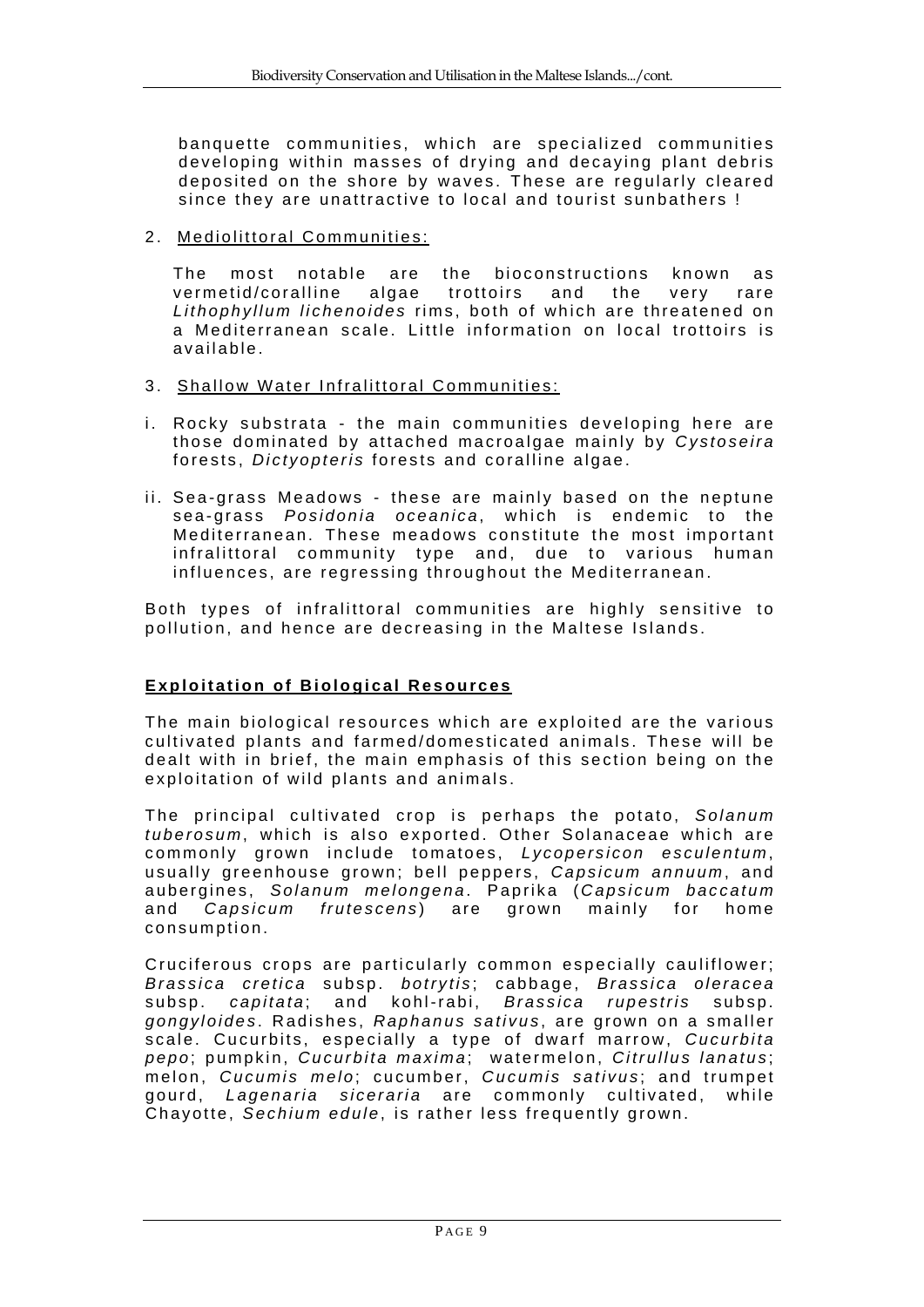A variety of pulses are grown, particularly broad beans, *Vicia faba* , but also peas, *Pisum sativum*, and French beans, *Phaseolus vulgaris* , while chick-peas, *Cicer arietinum* are eaten mainly by children.

The main cereals are wheat, *Triticum durum* , and barley, *Hordeum vulgare* , which are grown mainly as fodder. A few other cereals such as maize, *Zea mays* , and durrah, *Sorghum vulgare* , the latter mainly as bird-seed, are less frequently grown.

The main umbelliferous crop is carrot, *Daucus carota* var. *sativa* , while parsley, *Petroselinum crispum*, and celery, Apium *graveolens* , are grown on a smaller scale. Malta used to be famous for the cultivation and export of cumin, *Cuminum cyminum*, which is no longer cultivated commercially.

Other herbaceous crops include onions, *Allium cepa*; leeks, Allium porrum; lettuce, Lactuca sativa; endives, *Cichorium endivia*; globe artichoke, *Cynara scolymus* ; Jerusalem artichoke, *Helianthus tuberosus* ; beetroots, *Beta vulgaris* ; spinach, *Spinacia oleracea* ; and strawberry, mainly *Fragraria moschata* , although in the past *Fragraria vesca* used to be the main species. Safflower, *Carthamus tinctorius* , known chiefly for its dye and oil, is cultivated locally mainly to provide bird-seed while chamomille. *Matricaria recutita*, which also grows wild, is cultivated on a limited scale. The main fodder crop is *Hedysarum coronarium* which has also run wild. A type of banana, the St. Michael's banana (a cultivar of *Musa paradisiaca* ), actually a plantain, with fruits that can be eaten raw, is still frequently seen near farmhouses and in old gardens but it is not marketed and its cultivation is on the decline.

Woody crops include grapevines. *Vitis vinifera*, grown for both fruit and wine, and a variety of fruit trees. The main citrus trees include oranges, Citrus sinensis, including the well-known Maltese Blood-Orange; lemons, *Citrus limon*; and tangerines, *Citrus nobilis* , all in several varieties, some of which are of local origin. The Seville orange, *Citrus aurantium* is used as a stock, but also for making orange-flower water, jams and sweetmeats. Rosaceous trees incl ude peaches and nectarines, *Prunus persica* ; apricots, *Prunus armeniaca* ; plums of various sorts, *Prunus domestica* ; cherry-plums, *Prunus cerasifera* ; apples, *Malus domestica*; pears, *Pyrus communis* , including a distinctive local cultivar "Bambinella" (Small Malta June Pear); and loquat, *Eriobotrya japonica* . Several of these are grafted on quince, *Cydonia*  oblonga, which is also used for its medicinal properties. White mulberries, *Morus alba*, were introduced during the nineteenth century to support a short-lived silk industry but their fruits and those of the black mulberry, *Morus nigra*, are picked to be eaten. Jujube, *Ziziphus zizyphus* , is going out of use, although several trees still exist in the c ountryside, while azarole, *Crataegus azarolus* , has practically disappeared as a fruit tree. Pecan nuts, produced by *Carya illinoensis* , are often picked though not marketed. Palm leaves, particularly those of the Canary Island palm, *Phoenix canariensis* , are harvested to be used in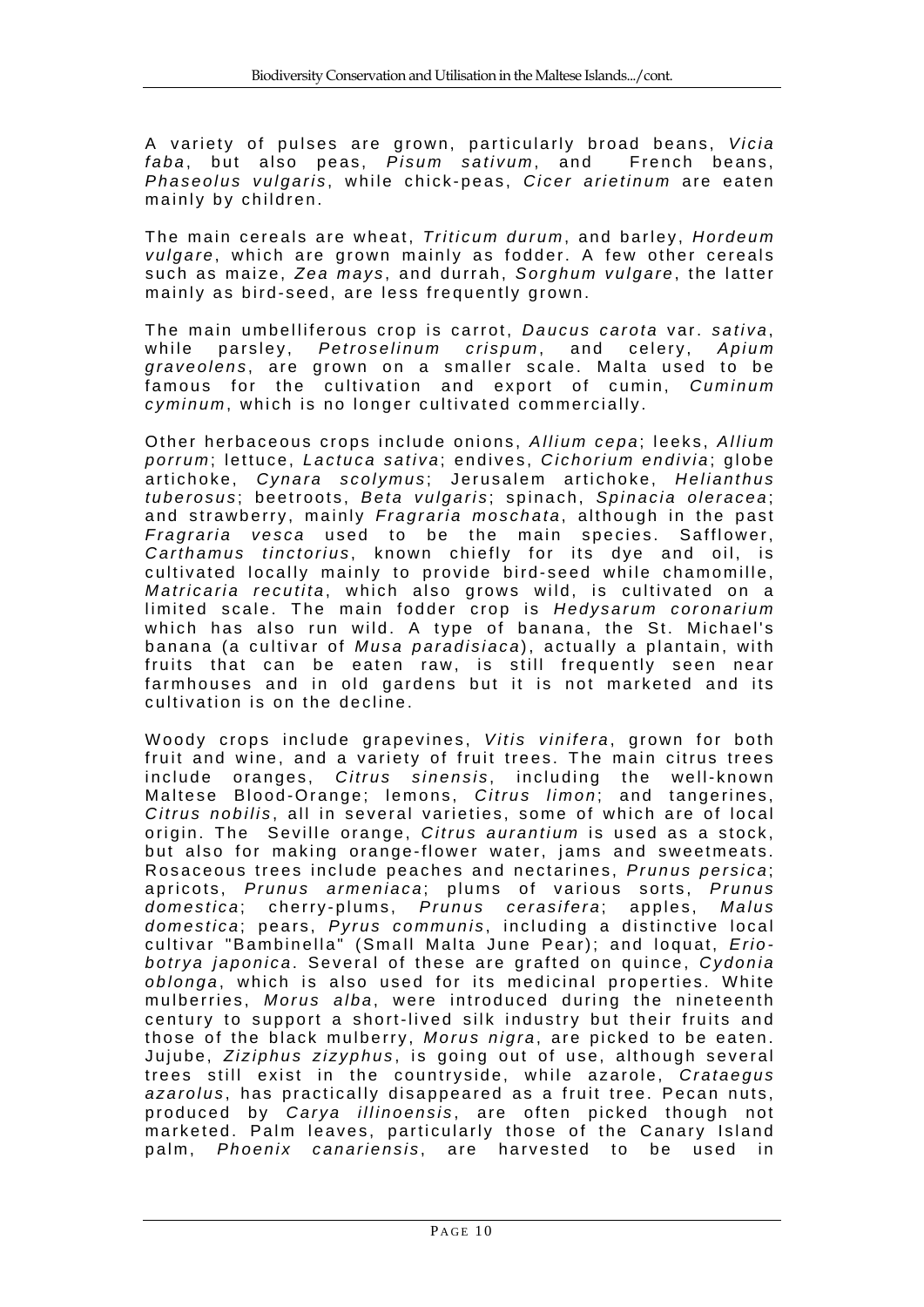connection with Coryphene fishing, for which they are especially grown, and to a lesser extent for decoration. In addition, many species are cultivated as ornamentals and as culinary herbs. Hemp, *Cannabis sativa*, used to be grown on a small scale to provide bird-seed, but, due to its use as a narcotic, its cultivation is now illegal. Nevertheless, its cultivation is still carried out clandestinely.

Until relatively recently the most important domestic animals were goats, *Capra hircus* , and sheep, *Ovis aries* , of which distinct Maltese varieties also occur. Their numbers have gone down drastically, having been replaced by cattle, *Bos taurus* (Busuttil, 1993; Schembri and Lanfranco, 1993); a local breed of cattle was also raised but this has all but disappeared. Pigs, *Sus domesticus* ; chickens, *Gallus domesticus* ; Guinea fowls, *Numida meleagris* ; ducks, *Anas platyrhynchos* ; geese, *Anser anser*; and rabbits, *Oryctolagus cuniculus* are also bred, the latter also in a distinct Maltese race. Horses, *Equus caballus* and donkeys, *Equus asinus* , the latter including a valuable Maltese breed, are important adjuncts to rural life; but donkey breeding has greatly declined. A recent development is aquaculture of marine fish, the most important subjects being gilt-head sea bream, *Sparus aurata* , and sea bass, *Dicentrarchus labrax* , as well as red tilapia, *Oreochromis mossambicus* x *O. niloticus* . Aquaculture of oysters, *Crassostrea gigas* and *Ostrea edulis* , and mussels, *Mytilus galloprovincialis* , was attempted during the 1960s and 70s, but is now largely discontinued. In addition several other animals are bred as pets including a local breed of dog, *Canis familiaris* , the "Pharaoh Hound" which was originally used for rabbit hunting, while pigeons, *Columba palumba* , are bred by hobbyists as well as to decorate public squares.

The main natural biological resources which are exploited commercially on a large scale are marine fish and, to a lesser extent, cephalopods, especially squid and octopus, crustaceans such as lobsters, prawns, scampi and crawfish, and marine molluscs such as the date mussel, *Lithophaga lithophaga* and Venus shell, *Venus verrucosa*. Among the most important fish which are commercially exploited on a large scale by registered fishermen are coryphene, *Coryphaena hippuris* ; swordfish, *Xiphias gladius* ; pilot fish, *Naucrates ductor*; tunny, *Thunnus thynnus* ; and bogue, *Boops boops* . Some fish caught by SCUBA divers, such as groupers, *Epinephelus guaza*, are often sold to restaurants.

Bird hunting and trapping are still widespread activities in the Maltese islands - but in this case the main aim is not commercial; rather, these activities are indulged in as a pastime and many of the birds hunted are stuffed (in spite of the fact that taxidermists require a license to operate and no licenses have been issued!). In fact relatively few birds are hunted for food. Notable exceptions are turtle dove, *Streptopelia turtur* and quail, *Coturnix coturnix* . Birds are trapped mainly for their song and, in this case, there is also considerable commercial exploitation since good song-birds may fetch very elevated prices. These activities are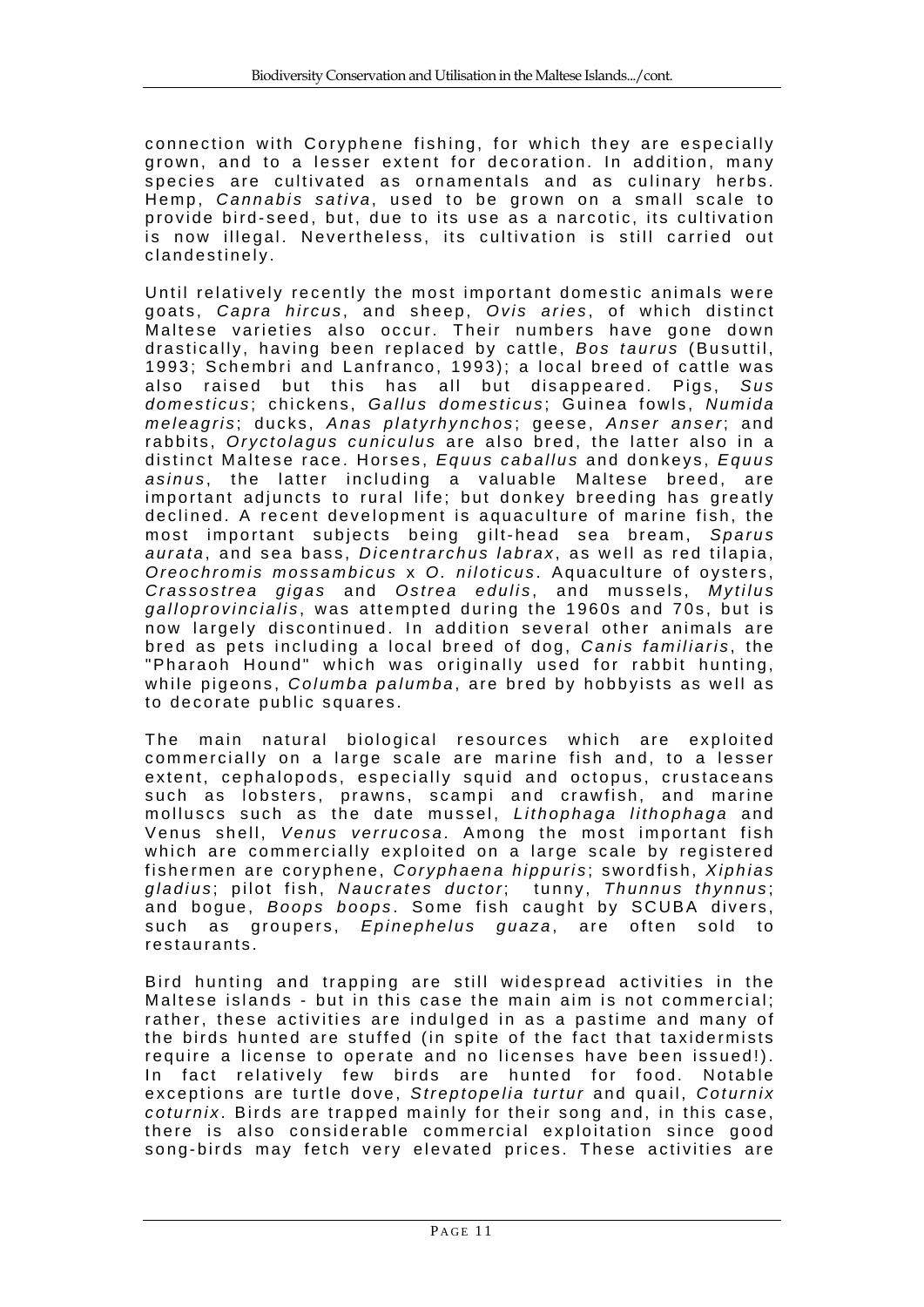subject to regulation by legislation, nonetheless numerous infringements of regulations still occur. Rabbits are also hunted on a considerable scale, mainly for food, sometimes by employing ferrets, *Mustela furo* .

Production of honey has been one of Malta's most important industries since at least Punic times. Apart from bees, this is of course also dependent on the availability of suitable wild plants which determine the flavour of the honey. Much Maltese honey is based on the Mediterranean thyme, *Thymus capitatus* .

Other animals are collected for food, mainly to be eaten *in situ* as in the case of many seafoods particularly limpets, *Patella* spp., sea urchins, particularly *Paracentrotus lividus* , and some types of shore crabs. Common garden snails, *Cantareus aspersum*, are collected in large quantities for consumption at home and, sometimes, sold to restaurants. Some animals are captured to be kept as pets, particularly the Mediterranean chamaeleon *Chamaeleo chamaeleon*; the Algerian hedgehog *Erinaceus algirus*; the Maltese freshwater crab *Potamon fluviatile lanfrancoi* ; the painted frog *Discoglossus pictus pictus* and occasionally snakes. In the past both the frog and the freshwater crab were used as food and it is recorded that a broth made from frogs used to be given to sickly children. It was also a common practice for children to catch skinks, *Chalcides ocellatus* , which were then sold to apothecaries who used them for the preparation of pharmaceuticals. In spite of it being covered by protective legislation, the loggerhead turtle *Caretta caretta*, is still caught for food.

Over the centuries a large variety of wild plants have been exploited on a considerable scale. Many species have been, and some are still, used medicinally (see Lanfranco [G.], 1993); examples are Maltese savory, *Micromeria microphylla* and rue, *Ruta chalepensis* . Of special note is the inappropriately named "Malta Fungus", *Cynomorium coccineum* , a parasitic flowering plant to which were attributed a variety of medicinal and magical properties and which was once a valued product, the distribution of which was entirely under the control of the Order of the Knights of St. John. There have been sporadic attempts to grow some medicinal plants commercially, examples being squirting cucumber, *Ecballium elaterium* and seaside squill, *Urginea pancration* , and it seems that renewed a ttempts in this direction are under way. Medicinal plants are often prescribed by traditional herbalists, whose knowledge has been transmitted by word of mouth over the generations. This breed of herbalists is dying out to be replaced by a new breed of more sophisticated (but not necessarily any more efficacious) practitioners.

Several species are used for food or fodder. The carob, olive, fig and pomegranate trees (*Ceratonia siliqua, Olea europaea, Ficus carica* and *Punica granatum* ) were probably introduced in antiquity. The carob is still used, mainly for animal fodder, but also for human consumption as a syrup and for sweetmeats. The olive used to be grown for its oil, but is now no longer commer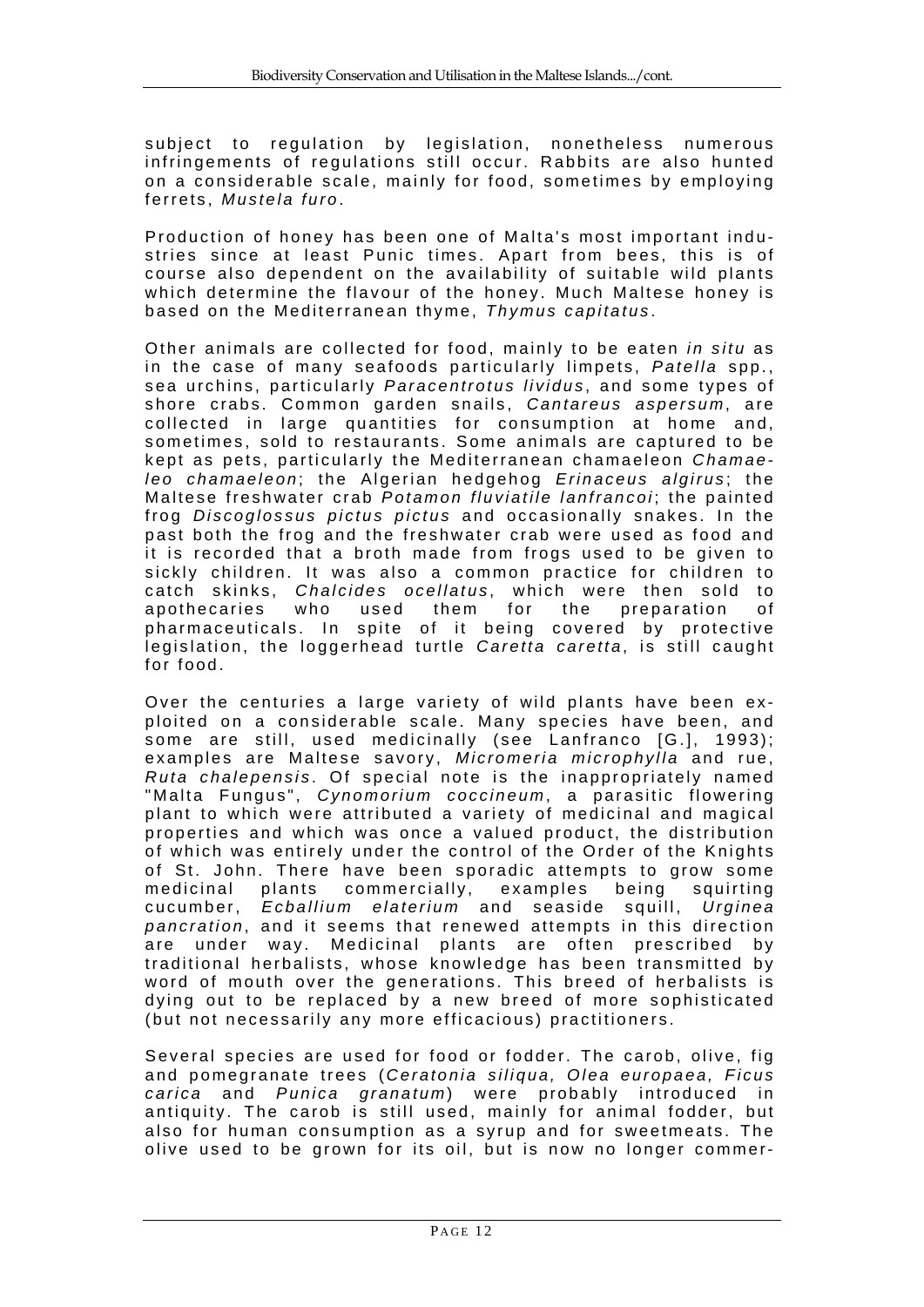cially used for this purpose, although the fruit is occasionally harvested and marketed. The pomegranate and fig are common orchard trees, but have also run wild, probably since antiquity. Their fruit is still often sold to shops and markets. The prickly pear, *Opuntia ficus-indica,* and the almond tree, *Prunus dulcis* , were introduced for their fruit but have now run wild. The pricklypear is also often utilized as fodder and as a very effective hedge, but has the habit of overgrowing and can pose a danger to the native flora; its fruits are still regularly marketed. Perhaps the most important are the capers, *Capparis orientalis* and *C. spinosa* , the flower-buds of which are collected on a large scale to be prepared as a condiment, supporting a flourishing cottage industry.

Several plants are collected sporadically because of their edibility. A few examples are the edible birdsfoot trefoil, *Lotus edulis*, which is collected for its pods; the wall-rockets, *Diplotaxis* spp.; purslane, *Portulaca oleracea* ; spiny asparagus, *Asparagus aphyllus;* and fennel, *Foeniculum vulgare* . The fruits (blackberries) of bramble, Rubus ulmifolius, are often picked while bay leaves from *Laurus nobilis* , and rosemary, *Rosmarinus officinalis* , are used as culinary herbs. Children sometimes eat the blanched underground stems, known locally as "Hanxul", of the Cape sorrel, *Oxalis pes-caprae* , an invasive alien, and the unripe fruits of mallows, *Malva* and *Lavatera* species. The sea lettuce, *Ulva laetevirens* , is also sometimes eaten. In Malta there is little use of wild mushrooms as a source of food. Sommier and Caruana Gatto (1915) state that a species of oyster mushroom, *Pleurotus eryngii* var. *ferulae* , which grows on the stumps of dead *Ferula communis* , used to be collected and sold at the markets. It is now too rare to make its sale profitable but it is still occasionly collected and sometimes crops up in the odd restaurant. A few other edible mushrooms are sporadically collected for food, particularly the wood blewits *Lepista nuda* , and pine boletus *Suillus collinitus* . The milk-vetch *Astragalus baeticus* used to be grown on a limited scale and used like coffee, either on its own or mixed with real coffee (Borg, 1918).

In the case of traditional fodders, it is often difficult to establish whether they are wild plants which were taken into cultivation, or cultivated fodders which have run wild. Apart from the most commonly grown species, *Hedysarum coronarium*, which was almost certainly imported, one may mention the white vetch, *Lathyrus ochrus* , and the common vetch, *Vicia sativa* . This last is also sown around Christmastime and grown in the dark for blanching. It is then used for decorating Christmas cribs.

The great reed, Arundo donax, was probably introduced in antiquity and has become widely naturalized. It is still harvested to be used for fencing, basketry and curtain making. The narrow springy twigs of the chaste-tree, Vitex agnus-castus, were used (and are still, to a very limited extent, owing to its rarity) as supports for basketwork, in much the same manner as willow twigs are used elsewhere. Rushes, *Juncus* spp., were, and to a limited extent still are, used for basketry as were the leaves of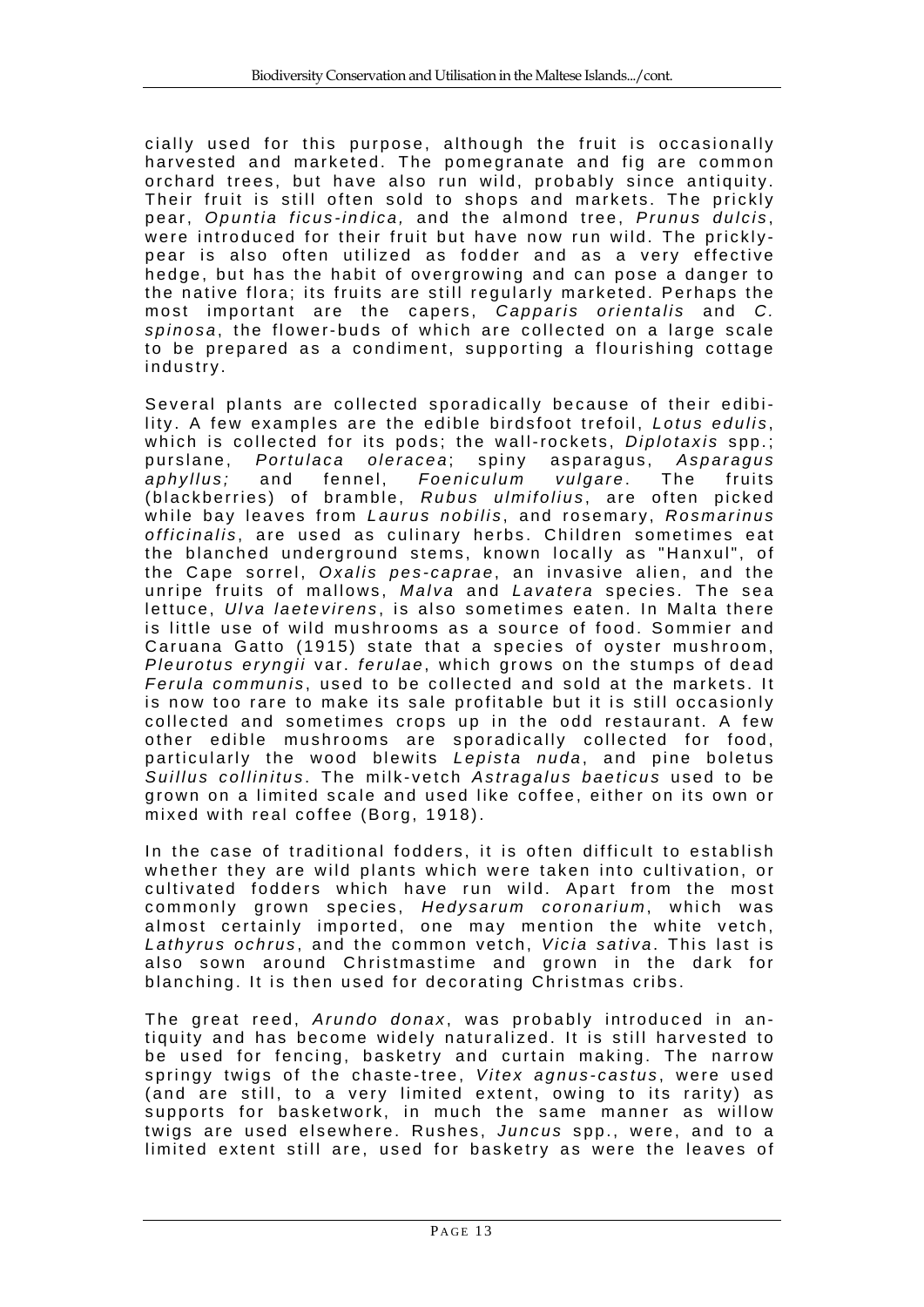the dwarf fan-palm, *Chamaerops humilis* , now extinct in the wild. The Neptune sea-grass, *Posidonia oceanica* , sheds its leaves which accumulate as thick masses, known as 'banquettes', on the seashore. This material is sometimes used as a fertilizer.

Wild plants have also been widely used as firewood. Whenever there were wars (including the Second World War) and invasions, trees were cut down for burning - a practice which must have contributed greatly to the loss of Malta's tree cover. Other plants have also been regularly used as kindling, notably the yellow restharrow, Ononis natrix, while the phagnalons, *Phagnalon* spp. and some bracket fungi, mainly *Phellinus* spp., have been used as tinder. The Mediterranean thyme, *Thymus capitatus* , is frequently collected around Christmastime to decorate cribs, notwithstanding the fact that it enjoys legal protection, while leafy olive twigs, mainly of cultivated origin, are used during Eastertide particularly for Palm Sunday celebrations.

Many species of indigenous plants are also cultivated as ornamentals. This includes a number of indigenous trees including holm oak, Quercus ilex; African tamarisk, Tamarix africana, sandarac tree, Tetraclinis articulata; Aleppo pine, Pinus hale*pensis* and dwarf fan-palm, *Chamaerops humilis* . The last two are virtually extinct as wild plants, but the pine has been reintroduced in afforestation schemes and is regenerating, and there is no reason why the palm cannot also be reintroduced. In public gardens one may see the Mediterranean heath, *Erica multiflora*, Egyptian St. John's-wort, *Hypericum aegypticum* and the endemic Maltese rock-centaury, Palaeocyanus crassifolius, which has become popular as an ornamental plant since, in 1971, it was declared the National Plant of Malta. The seaside shrub, *Atriplex halimus* is widely cultivated as a hedge. Attractive wild flowers, particularly French daffodil, *Narcissus tazetta* , are often picked in large quantities to be sold. Others include branched asphodel, *Asphodelus aestivus* ; common pyramidal orchid, *Anacamptis*  pyramidalis; Mediterranean heath, *Erica multiflora*; corn-flags, *Gladiolus* spp.; southern iris, *Iris pseudopumila* and star-of-Betlehem, *Ornithogalum arabicum* . Pheasant's eye, *Adonis microcarpa*, has been driven to near extinction as a result of this practice. Also, leaves of the giant fennel, *Ferula communis* , are often used as greenery by florists.

# **Human Influence on local Biodiversity**

The Maltese Islands were settled around 7000 BP by an agricultural/pastoral society (Schembri, 1993; Lanfranco, 1995b). The islands have been experiencing considerable, and at times intense, anthropic pressure ever since. The present population is of about 367,000 (as at December 1993) with a population density of 1157km<sup>-2</sup>, as the highest in Europe (Lanfranco, 1995b) and is projected to reach 380,000 by the year 2000 (Schembri, 1991b). Such a high population density is augmented further by tourist arrivals, which are currently about one million annually. Such a high population density creates a considerable stress on natural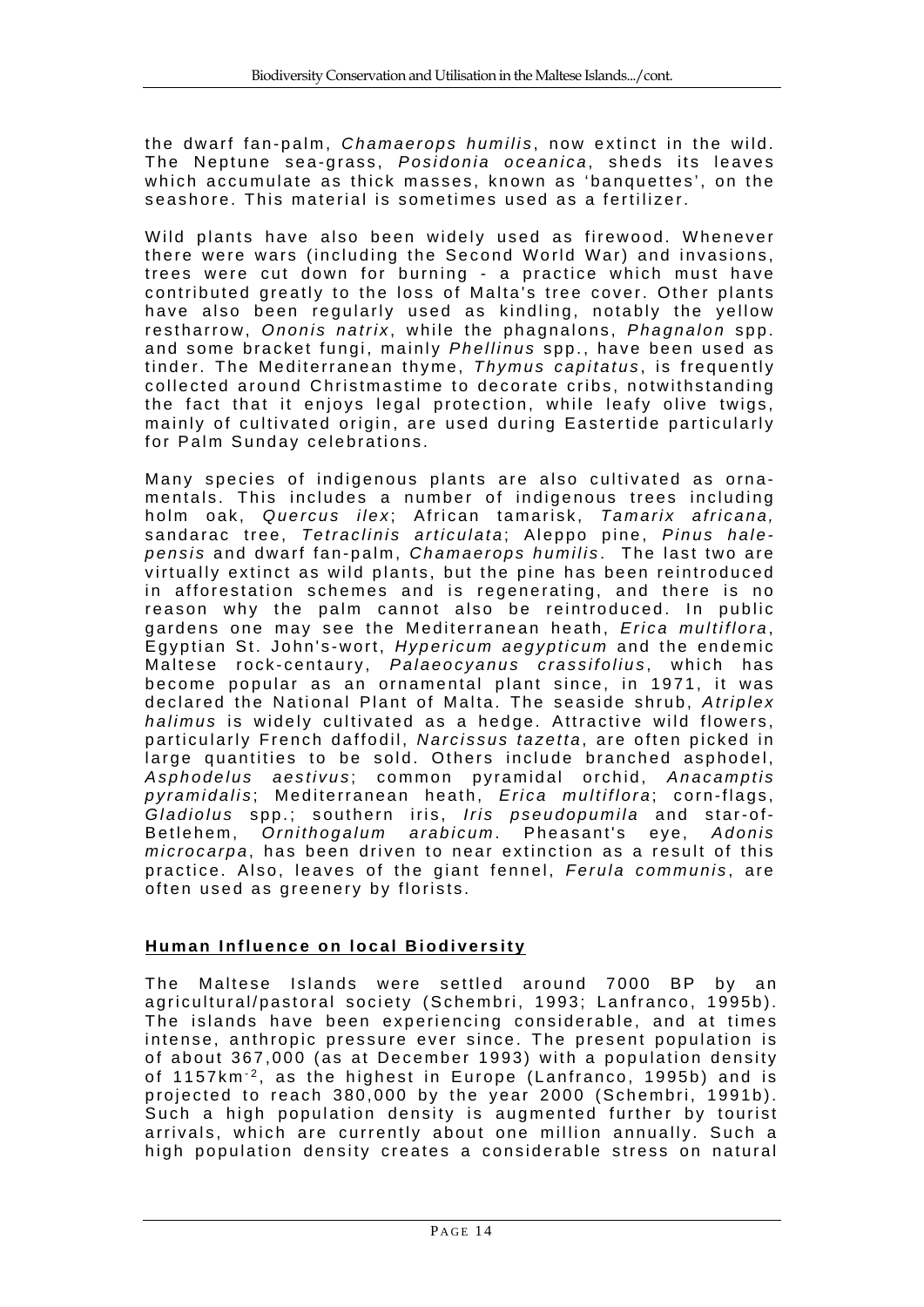habitats and their biota, and the islands' biodiversity is under threat and ever decreasing.

In fact, human influence is a key feature of the islands' ecology. Human activities have created a variety of habitats such as cultivated and abandoned fields, private and public gardens, road verges, and land cleared of the natural vegetation cover for a variety of purposes. Much of the land area is given either to agriculture (c.38%) or is built over (c.16%) and only some 46% of the land area can be described as undeveloped, although even this is greatly influenced by human activities; no wilderness areas remain in the Maltese Islands (Schembri, 1991b; Schembri & Baldacchino, 1992).

The main human activities which have an impact on biodiversity include:

- 1. The **disposal of waste** generated by the permanent and transient population, and by industry, which is posing a serious environmental problem: there are only four official dumping sites in the Maltese Islands, but there are many other unofficial ones and fly-tipping in rural areas has degraded a large number of natural habitats. These unofficial sites are cleared periodically by the authority concerned, however rubbish soon accumulates, sometimes overnight.
- 2. Another serious cause of biodiversity reduction is the increase in **quarrying activity**. Limestone is one of the most important natural resources of the islands, with Globigerina Limestone being used as a building stone and Coralline Limestone as spalls. Many of the old quarries have been worked out and abandoned without any restoration, while new quarries are being established in ecologically sensitive areas. Several plant and animal species have become ex tinct from the islands due to the destruction of their habitat by quarries or due to habitat disturbance related to this, and many more are threatened by quarrying activities.
- 3. **Deforestion and clearing of land** started with the earliest inhabitants of the islands and have continued to the present. Since trees are not adequately protected in the islands, many trees are felled; for example, a small evergreen oak forest remnant at Wied Hazrun (one of only four such remnants remaining) was recently sprayed with herbicide, burnt and cut down by a single farmer. Also, birds, which are important in seed dispersal, are intensively hunted, and in some cases, what germinates is eaten up by goats, sheep or rabbits. Bird trapping, which is practiced on a considerable scale, also has a large impact since trappers clear large rectangular tracts of land (each approximately  $35m<sup>2</sup>$ ) in front of their hides in order to spread their nets and cages. This usually leads to soil erosion (Schembri & Lanfranco, 1993). Some trappers also employ herbicide to clear the vegetation, or plant unsuitable alien trees like acacias or eucalypts to attract birds (Lanfranco, 1991a; 1995b).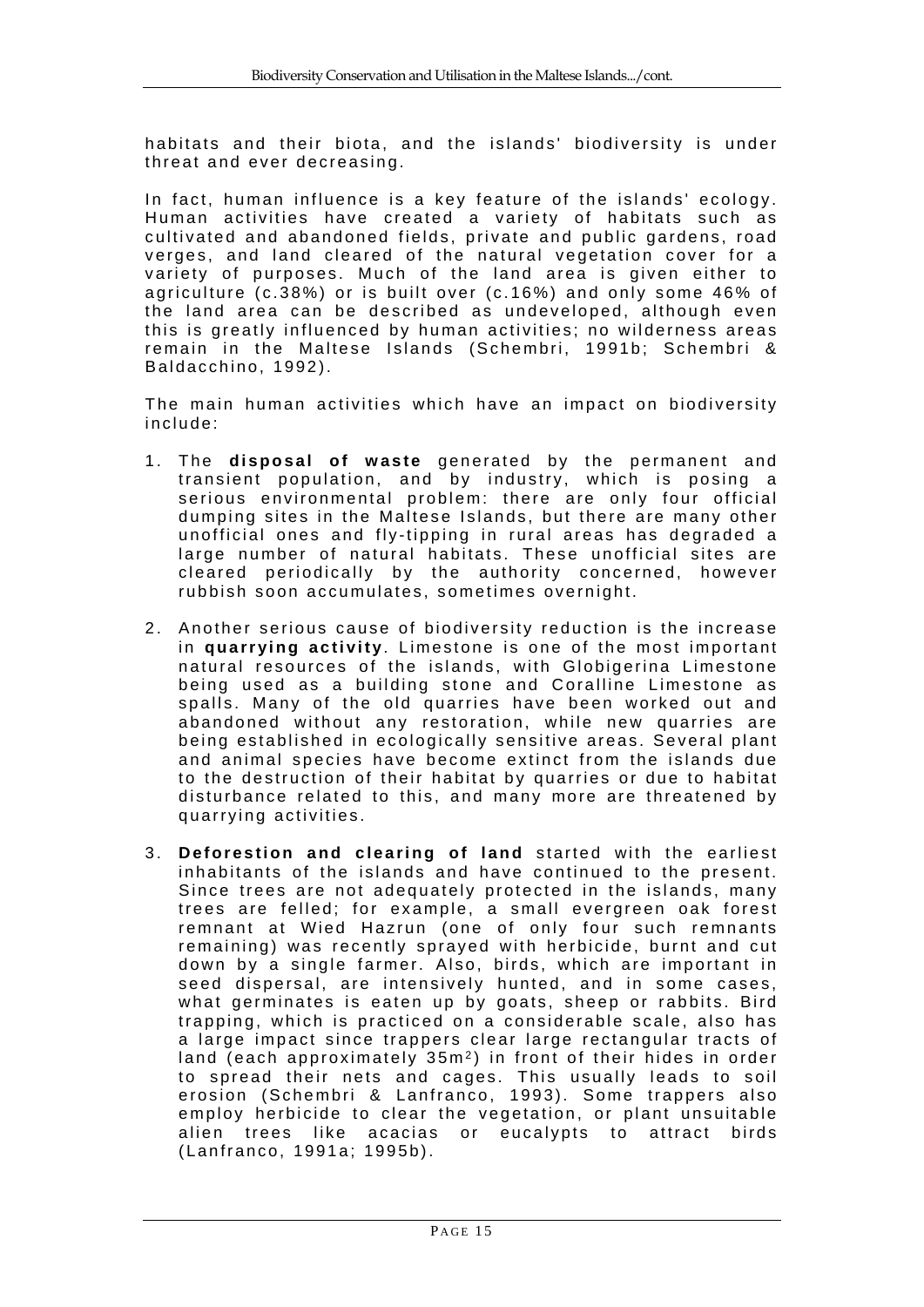- 4. Local wildlife has also been ex ploited since time immemorial, and in most cases the rate at which individuals are removed from the population is well below the rate at which they are replaced. Many species are **overexploited** and are hence declining. Contributing factors include the use of indiscriminate methods of collection, such as fine mesh nets which capture target and non-target species alike, collection for commercial purposes as is the case of several species of wild flowers and reptiles, and collection for private use, as is the case of birds which are shot to be stuffed, and species bearing decorative shells.
- 5. Due to the islands' aridity, **freshwater communities are also overexploited**. Water sources have been diverted for human use, mainly irrigation and commercial exploitation (as bottling of spring water). This has led to a reduction in number and rate of flow of high level springs resulting in a loss of the habitat they provided (Lanfranco & Schembri, 1986; Schembri & Lanfranco, 1993).
- 6. The **abandonment of agriculture and changing agricultural practices** are also resulting is a severe habitat loss as dry stone walls and field verges provide important habitats, the former also prevent soil erosion. Some species associated with agricultural uses are threatened, if not extinct (for example, corn cockle *Agrostemma githago* , Mediterranean hibiscus *Hibiscus trionum*, and the endemic Maltese Venus lookingglass *Legousia hybrida* var. *foliosa* are already extinct) (Lanfranco, 1989b), while on the positive side, this has permitted the regeneration of maquis associations.
- 7. **Development away from the traditional urban centres** , especially on the coast or along valley beds, as well as urban sprawl, radiating from formerly small isolated villages, is also posing serious problems, resulting in habitat loss and the eventual extinction of species.
- 8. Besides these, ignorance and persistent persecution is also a cause of loss of biodiversity. Many invertebrates such as insects and spiders, as well as reptiles, birds, and some mammals like shrews, hedgehogs, bats and cetaceans are aimlessly persecuted (Lanfranco [G], 1969b; Lanfranco [G] & Schembri, 1989; Sultana, 1989).
- 9. Disturbance due to human activities has resulted in a continuously changing environm ent which favours the **spread of alien weeds** often at the expense of indigenous plants. Thus, the Cape sorrel, *Oxalis pes-caprae* , introduced at the beginning of the 19th century, and the narrow-leaved aster, *Aster squamatus* , probably introduced as late as the 1930s have overrun the islands and also insinuate themselves in natural habitats, displacing native species. The castor oil tree, *Ricinus communis* , probably naturalised since the late 19th century has spread prodigously and grows in several valleys.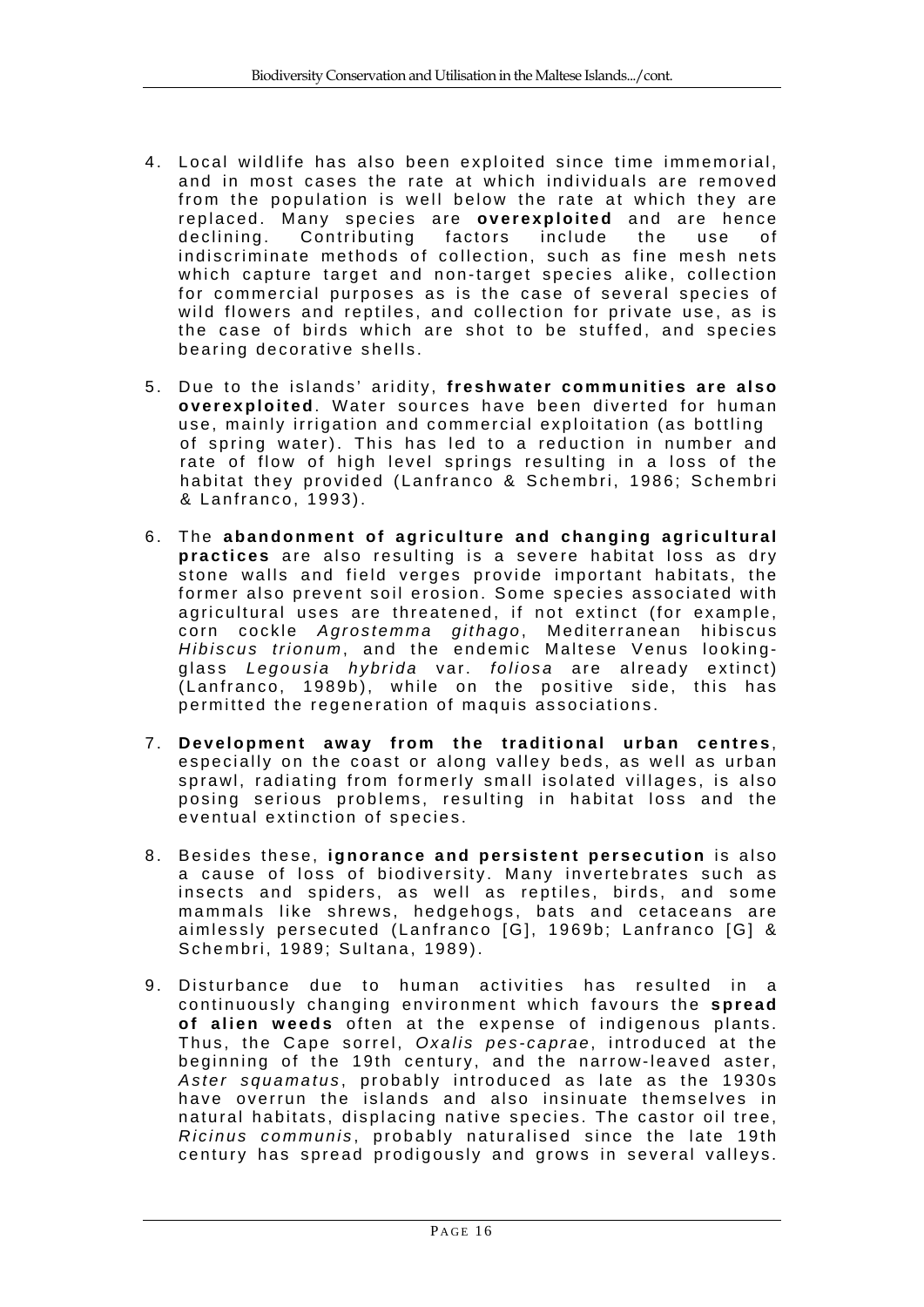The once uncommon tree mallow, *Lavatera arborea* , has now become common in disturbed coastal localities, while the glaucous tobacco, *Nicotiana glauca* , which was introduced in the 19th century, mainly grows on rubble and old derelict walls (Lanfranco, 1996).

All these factors banalise to a substantial degree the vegetation and its related fauna, while many rare species are seriously threatened due to such human-induced stress.

#### **Traditional Management Practices**

The traditional management practices of the Maltese Islands are mainly agriculture, apiculture, animal husbandry and herding, afforestation and deforestation, an the use of fire.

Agriculture, now on the decline (Busuttil, 1993), was one of the most important means of land management, and, due to the erection of dry stone walls, it protected, to some extent, soil from being lost. The traditional modes of land management in agriculture involved primarily:

- i. terracing of slopes and the construction of dry stone walls which reduced soil erosion;
- ii. collection and transport of soil;
- iii. planting of hedges and windbreaks;
- iv. construction of reservoirs, boreholes and the diversion of springs to use water for irrigation;
- v. land reclamation for agriculture;
- vi. the elimination of competing species such as the native willow species (Salix alba; S.pedicellata) and woods.

Agriculture has in fact also destroyed part of the flora and fauna, particularly in fertile alluvial plains and valley-beds. The introduction of the great reed, *Arundo donax* , as a windbreak species in very ancient times, has eradicated the natural deciduous forests with the native willows (*Salix* spp.) and narrowleaved ashes (*Fraxinus angustifolia*) in many areas, and what remained was cut down by farmers as these competed with their crops since they used to grow on very fertile land. No deciduous forests now remain in the Maltese Islands. Another plant, the prickly pear, *Opuntia ficus-indica* , introduced for its edible fruit at the beginning of the 16th century, has naturalized and colonized large stretches of land, sometimes becoming the only species present in a particular area since it hardly allows any undergrowth species to grow.

Animal husbandry and herding, which was once very diffuse, is now much reduced: some 45,000 goats were recorded in 1952; 35,000 in 1960 (Central Office of Statistics, 1962); 14,000 in 1972 (Central Office of Statistics, 1973); and only some 1,850 in 1990 (Ministry of Agriculture and Fisheries, 1991). Cattle are today preferred (Busuttil, 1993), and these are kept in closed managed areas and fed hay and forage, as opposed to goats and sheep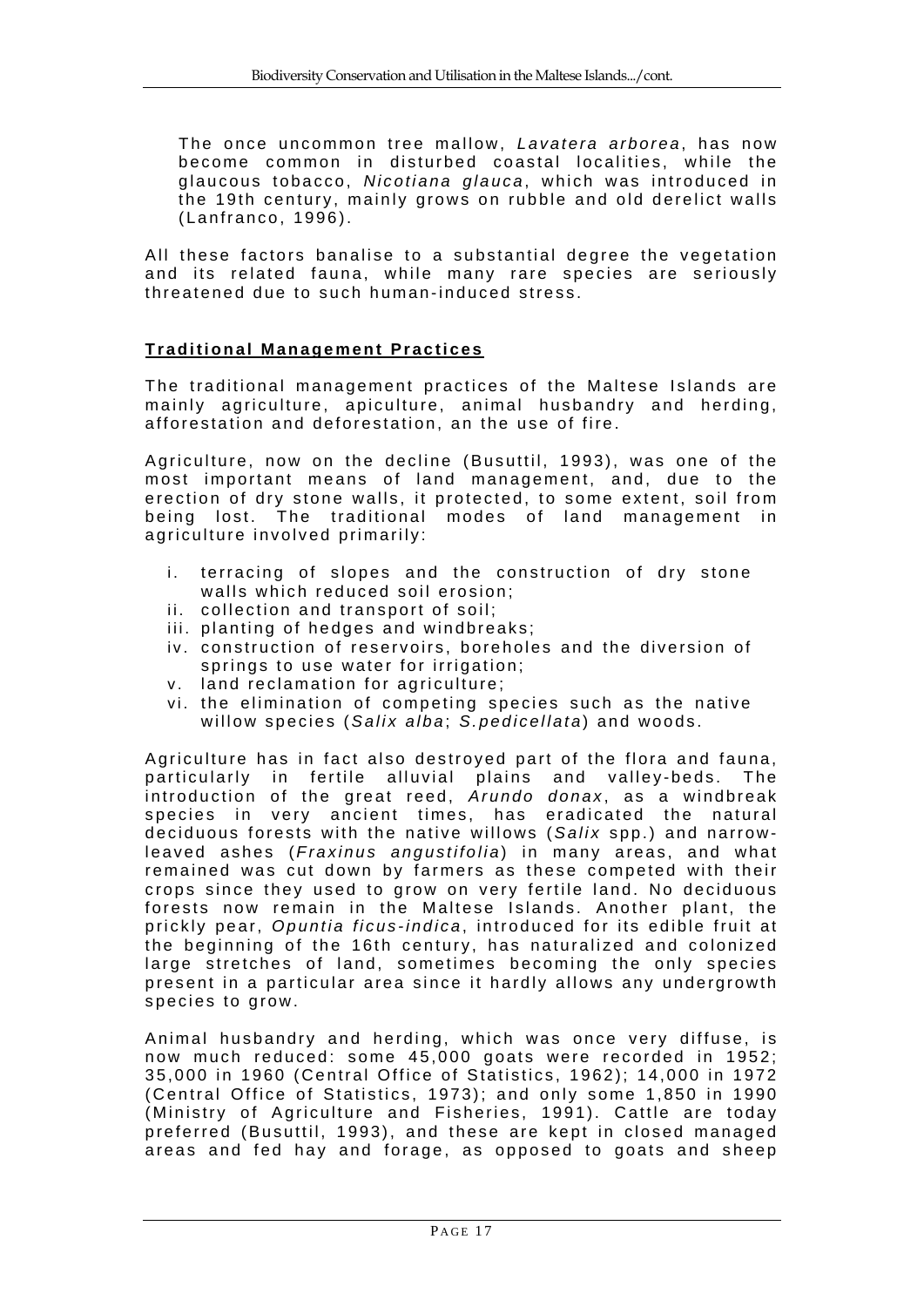which browsed and grazed in the wild and could utilize rough pasture. This also had an impact on biodiversity since grazing pressure by sheep and goats favoured grazing-resistant species and low garique and steppe, while with the decline in herding, maquis and woodland are regenerating in appropriate habitats.

Firing is also a major management practice in the Maltese Islands. In the past, since overbrowsing of palatable species resulted into a 'grazer-resistant' vegetation, particularly goat-resistant maquis, this became impenetrable to livestock, hence shepherds and farmers used to burn the thickets. Such shepherd-induced fires ultimately removed grazing-resistant shrubs and this explains the rarity of species like the Spanish broom (Spartium junceum), the bean trefoil tree (*Anagyris foetida*) and the possibly extinct Christ's thorn tree (*Paliurus spina-christi*). Nowadays, fires are primarily used to eradicate competing trees and weeds, or else to obtain nutrient-rich ash.

Apiculture is another traditional activity "relished with a certain amount of local folklore" (Ministry of Agriculture and Fisheries, 1991). At the time of the Roman Empire, Maltese honey was one of the few export items and was accredited as one of the specialities of the islands. The industry is based primarily upon the Mediterranean thyme *Thymus capitatus* , a garigue shrub, which is an important 'food' for bees (and for this reason protected by law). Nowadays, this industry, although still important, is very small, with some 250 bee-keepers and 5000 colonies (Ministry of Agriculture and Fisheries, 1991).

Afforestation, as deforestation, was also a kind of land management. During the colonization of the islands by the Romans and Arabs, trees like carobs and olives were planted all over the country. During the reign of the Knights of St. John, silviculture thrived and many trees were planted for agricultural, commercial, recreational and decorative purposes. The semi-natural woodland at Buskett originates from this period, when the natural woodland present there was heavily augmented with other trees to turn the area into gardens and a hunting park (Borg, 1990; Schembri & Lanfranco, 1993). A drive to afforest the islands also started in the early 1950's and has continued to the present time. Afforestation projects have o ften been attempted in unsuitable areas, and even worse, alien species were more commonly utilized in afforestation projects than were indigenous and archeophytic trees and shrubs. Until recently, *Acacia* spp., particularly *A. cyanophylla* and *A. cyclops* , were indiscriminately planted in many localities, including in ecologically sensitive areas where they tend to displace native species. *Eucalyptus* spp., notably *E. camaldulensis* and *E. gomphocephala* , have also been extensively used. These trees prevent most other plants from growing in their vicinity due to allelopathic effects (Schembri, 1991b; Schembri & Lanfranco, 1993; Stevens, 1995). Hunters and trappers also have a very important role in afforestation, since they plant trees to attract birds, in the main exotic, fast-growing trees such as those mentioned above.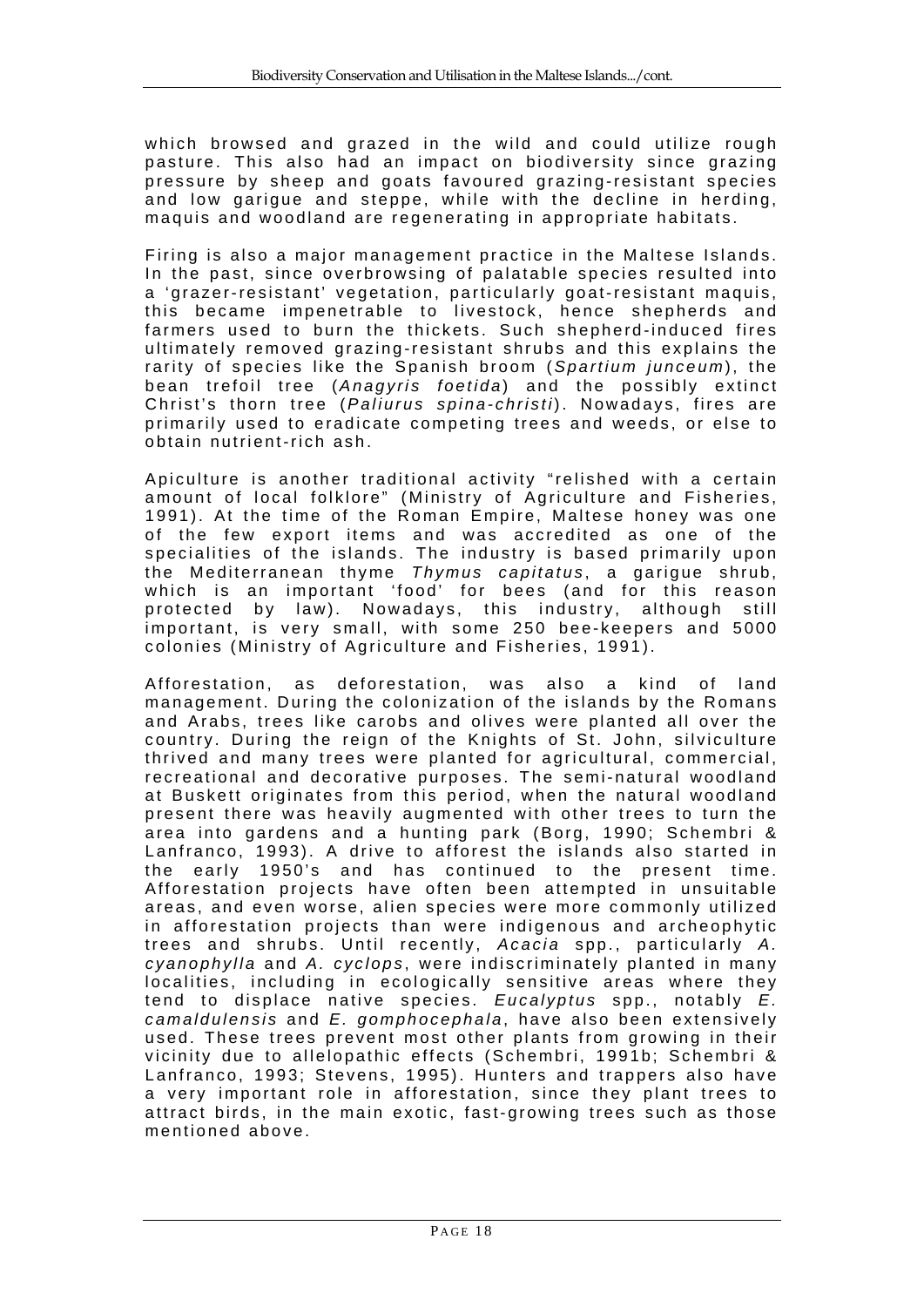# **MANAGING BIODIVERSITY**

### **Existing Knowledge on Biodiversity**

The Maltese vascular flora is relatively well-known, and accounts have been published since the 17th century by various authors, notably Boccone (1673); Zerapha (1827; 1831); Grech Delicata (1853); Gulia (1872a,b; 1873a,b); Duthie (1874; 1875a,b); Donaldson in Gulia (1877); Armitage (1889); Sommier & Caruana Gatto (1915); Borg (1927); Lanfranco [G] (1969a); Haslam (1969); Haslam *et al.* (1977); and Lanfranco (1995a; and a new flora in preparation). In addition to these, Lanfranco (1988; 1989b) lists the rare, threatened and/or scientifica lly important species, whilst Lanfranco (1993b) gives a short account on some extinct and endangered plant species. However, although well-known, unrecorded species are still being discovered (for example, Briffa, 1986; Lanfranco, 1991b; Tabone, 1995).

On the other hand fungi and lichens have received much less attention. Relatively little is known about the mycoflora of the Maltese Islands and almost all knowledge is due to the compilations of Saccardo (1912; 1914; 1915), Sommier & Caruana Gatto (1915) and Briffa & Lanfranco (1986). The only compilation on Maltese lichens is that of Sommier & Caruana Gatto (1915).

More is known about bryophytes and algae. Works concerned with bryophytes are those by Sommier & Caruana Gatto (1915); Gradstein (1972); Dia *et al.* (1985; 1987) and Borg (1993); those concerned with algae include Ardissone (1883; 1886; 1893); Piccone (1883); Möbius (1892); Sommier and Caruana Gatto (1915); Lanfranco (1969); Rizzi-Longo & Giaccone (1974); as well as unpublished works such as those by Calleja (1991); Mallia (1991); Azzopardi (1992); Mifsud Bonnici (1992); Buttigieg (1993); Mallia [R] (1993) and Mifsud (1995).

Similarly, some groups of Maltese fauna are relatively wellstudied, but others are poorly known. Reviews of Maltese fauna have been provided by Gulia (1914) and Schembri (1992). Schembri (1988; 1991b) also lists the major faunal taxa occurring in terrestrial and freshwater habitats in the Maltese Islands and gives the number of species known for each, or, in the case of groups which have not been studied, an estimate of the number of species expected to occur on the islands. An annotated list of a selection of fauna is given in Sultana (1995) and compilations of rare, threatened, endemic and/or scientifically interesting species are given in Schembri & Sultana (1989).

### **National Initiatives concerning the Study and Preservation of Biodiversity**

A number of local institutions are concerned with the study and monitoring of local biota and ecosystems. Various habitats such as saline marshlands, sand dunes and *widien* (dry valleys), and the ecology of the organisms living therein, are being studied by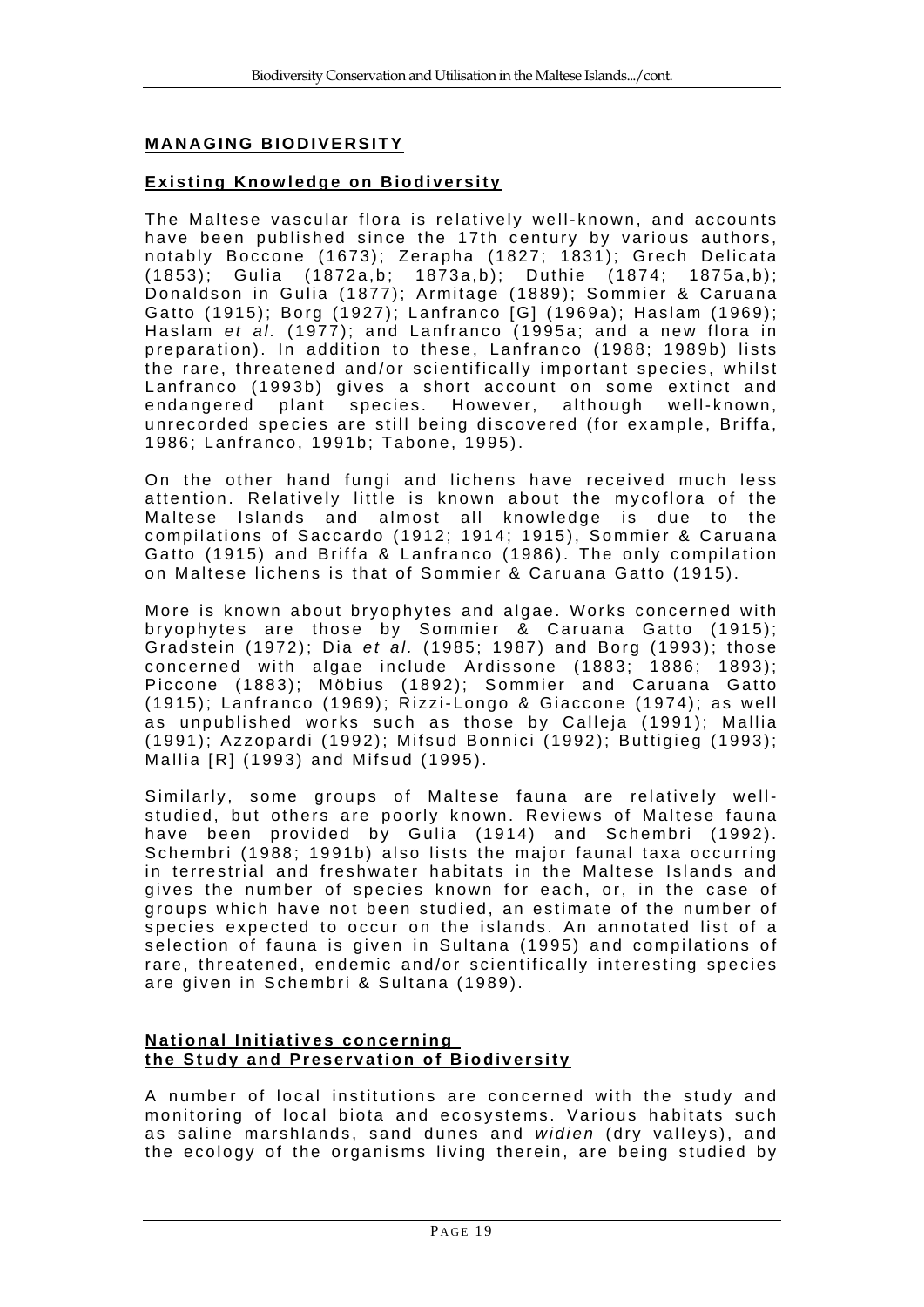the Department of Biology of the University of Malta (Axiak, 1993; 1994; 1995), the Department for the Protection of the Environment, the National Museum of Natural History, and local NGOs. Others like the Department of Agriculture and the Department of Fisheries and Aquaculture carry out research on animals and plants of economic importance.

Herbaria housed at the Argotti Botanic Gardens and the University of Malta Botanic Gardens, provide records of the nation's plant biodiversity. Botanic gardens play another important role since some plants, in particular indigenous species like the horsetail joint pine, *Ephedra fragilis,* and the dwarf fan-palm, *Chamaerops humulis* , survive only as planted individuals in such gardens following their eradication from the wild. Others, like the dragon arum, *Dracunculus vulgaris* , and the Maltese squill, *Scilla clusii* , were saved from extinction by some local NGO's and single individuals who planted them in private gardens .

Besides these, Arbor, a local NGO, has set up a seed bank and a silvicultural group responsible for the growing of rare and endangered plants and trees, to be later re-introduced into the wild. The Society for the Study and Conservation of Nature, another NGO, has just started a similar project.

The Agriculture Department and the Environment Protection Department have created nurseries, in which some indigenous trees and climbers are grown. The Agriculture Department also runs a micropropagation centre where attempts are being made to save certain indigenous species (like *Ephedra fragilis*) from extinction, since these cannot be propagated by other means.

Work in progress includes a National Database on Biodiversity, a joint project of the Malta Council for Science and Technology (MCST) and the Department of Biology of the University of Malta (Mallia & Schembri, 1992). The objective is to collect all the available data on indigenous species in a computerised database. Its scope and aims include:

1. Conservation and Sustainable Use and Development:

The NDB enables the identification of areas containing species requiring conservation, as well as of species of economic, cultural and/or scientific importance.

2. Centralisation of the data :

The database provides easy access to data on flora and fauna of the Maltese Islands and up-to-date annotated synonymic checklists of Maltese biota. Such data centralisation also highlights deficiencies in the knowledge of particular groups and thus identifies areas for future research and/or monographic revision.

3. Legislation :

The database provides information on the status of biological resources and the trends shown by wild populations. This can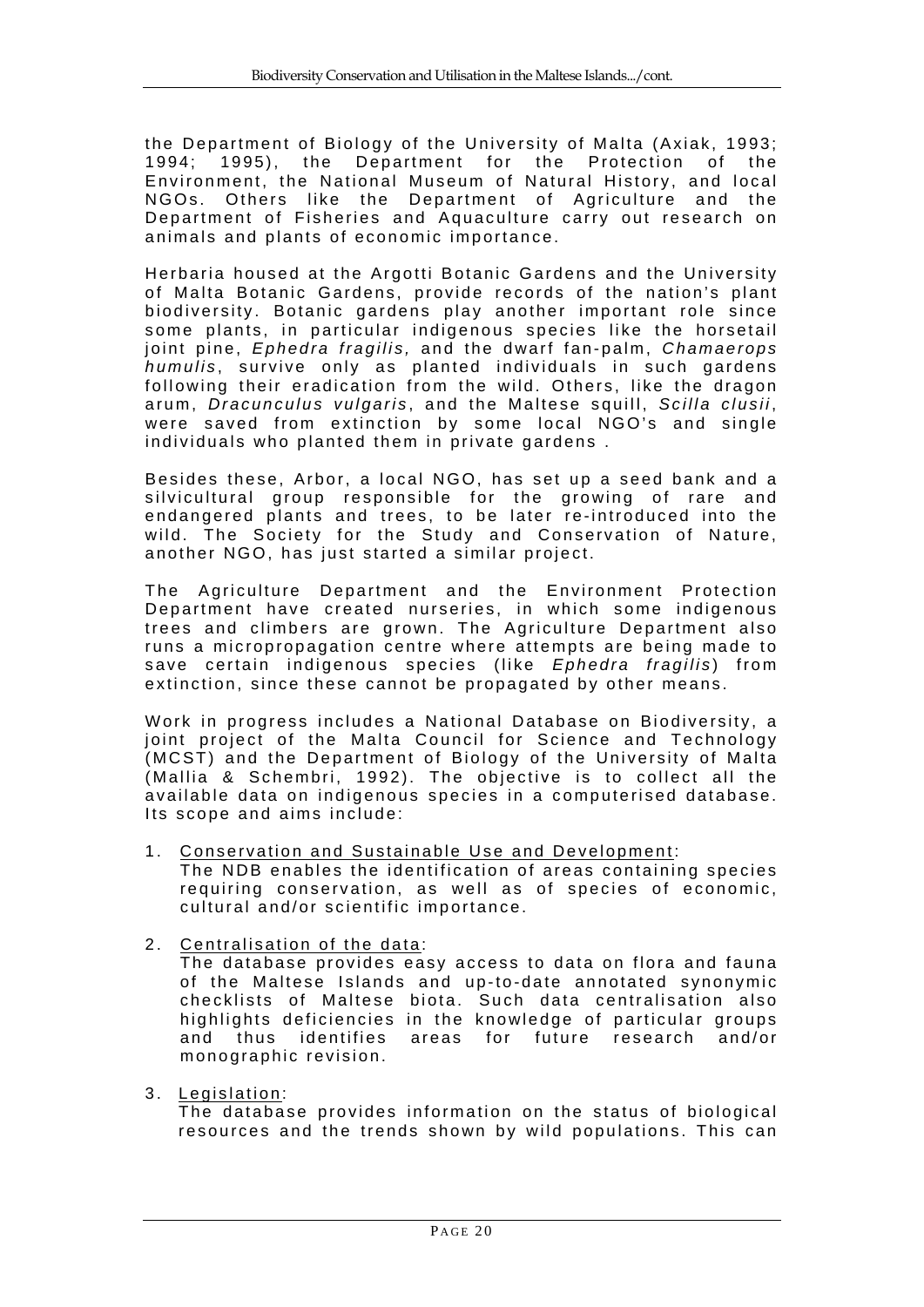form the basis for the enactment of legislation for the protection of endangered species.

4. Documentation :

Data from this database form the basis of national compilations of the flora and fauna, in addition to providing information useful in the assessment of forestry, fish and mineral resources;

#### **Departments and Agencies responsible for the Environment**

At present the Government agency specifically designated as being responsible for the environment is the Department for the Protection of the Environment within the Ministry for the Environment. In practice, however, responsibility for the environment is shared between a number of Government departments and agencies. These include:

a. Environmental Management Unit (EMU) within the Planning Directorate in the Planning Authority (PA) This is the section of the Planning Directorate primarily

concerned with biodiversity conservation and is responsible for:

- Countryside and nature conservation;
- The scheduling of areas or sites of ecological and/or scientific importance;
- The issuing of Conservation Orders;
- The issuing of Tree Preservation Orders;
- Formulation of management plans;
- Producing strategic countryside policies and guidelines;
- Providing expert advice on conservation issues;
- Processing applications related to development in rural areas;
- Managing the restoration and re-use of quarries;
- Environmental education;
- Co-ordinating the environment impact assessment process associated with development applications.
- b. Department for the Protection of the Environment
	- Environmental legislation and its enforcement;
	- Production of environmental education material;
	- Waste management.

#### c. Departments of Agriculture and Fisheries

- Agriculture, fisheries and aquaculture;
- Soil conservation, afforestation and landscaping;
- Issuing of phytosanitary, veterinary and other certificates in connection with importation and exportation of flora and fauna.
- d. Department of Health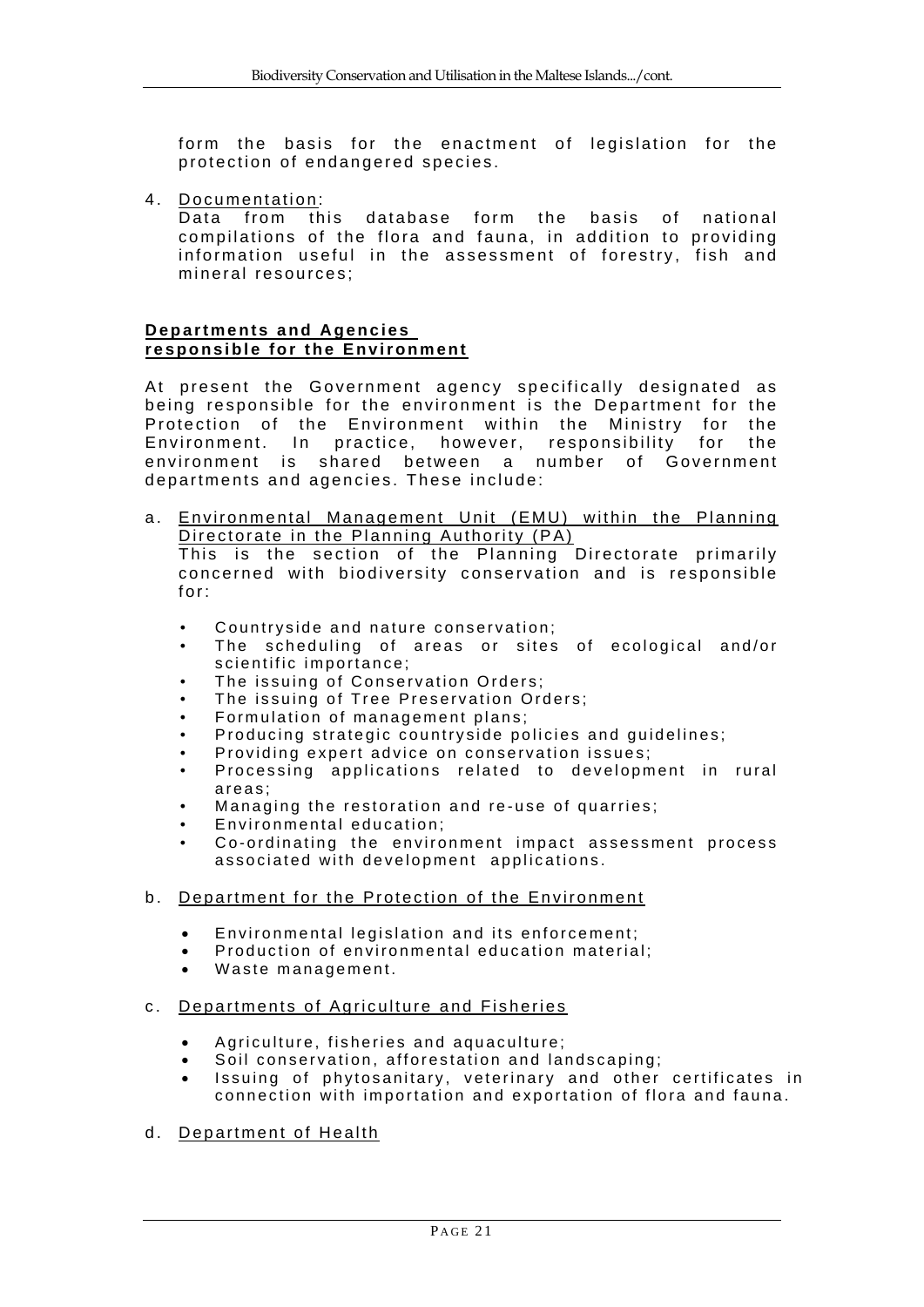In the context of biodiversity, the main concerns of this Department are waste disposal and public hygiene, ecotoxicology and occupational health, and the control of the importation of toxic substances.

- e. Department of Works Cleaning of valleys, building sites and other sites of heavy rubble.
- f. Water Works Department: Water resources and their conservation.
- g. Department of Tourism: Tourist amenities and beach cleaning.
- h. Police: Enforcement of legislation relating to the environment.
- i. Customs Department: Control of importation of flora and fauna and enforcement of trade regulations.
- j. Armed Forced of Malta Maritime Section: Prevention and combating oil pollution at sea.
- k. Local Councils:

Each local council has its own jurisdiction. There are presently 67 Local Councils. Some areas of national importance (for example, the island of Comino and the Ta' Qali National Park) are not within the jurusdiction of any Local Council and are managed by the central Government.

l. Ministry for Gozo:

The Island of Gozo, including environmental affairs.

Besides these, nature conservation groups also play an important role. Many of these exist, but all work for the same aim: to safeguard local biodiversity. The history of local environmental NGOs started with the industrialization and urbanization of the Maltese Islands (in the 1960s), when most Maltese were not particularly concerned about the destruction of natural habitats and their rich biodiversity. This period in fact saw the start of the modern environmental movement in the Maltese Islands. The first Maltese NGOs were established in 1962: the Natural History Society of Malta, now the Society for the Study and Conservation of Nature (SSCN) and the Malta Ornithological Society, now Birdlife-MOS, and eventually others followed like Men of the Trees (founded in 1969), now International Tree Foundation, and Moviment ghall-Ambjent (founded 1985), now Friends of the Earth-Malta. During the late 1980s, as interest in nature and the need for its conservation increased, new, specialized NGOs were formed, including Arbor (the society for the protection of trees and the natural environment) in 1989 and the Marine Life Care Group (MLCG) in 1993, specialized in the conservation of trees and woodlands and their biodiversity, and of marine biodiversity,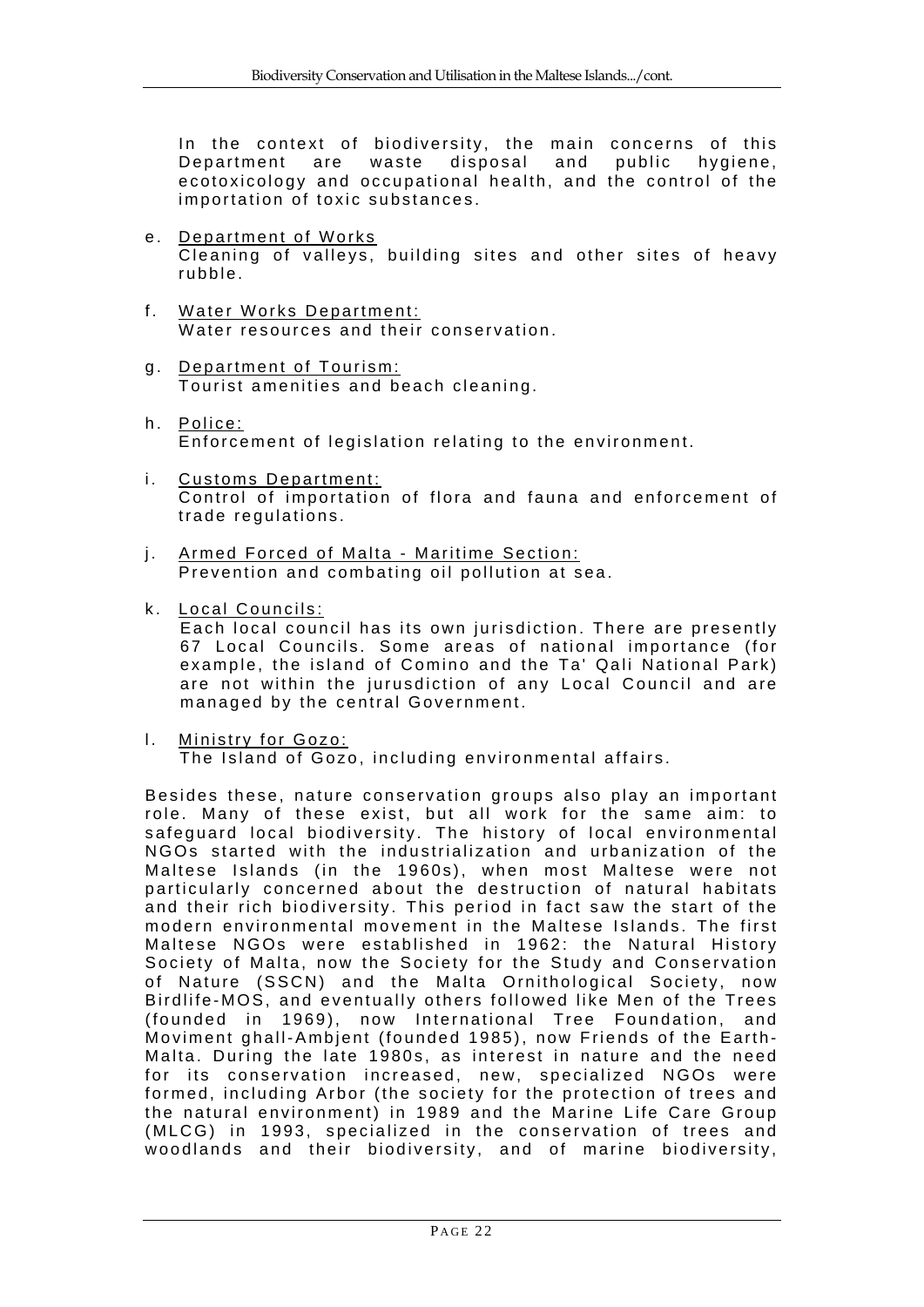respectively. Other NGOs exist but space does not permit a full compilation. All such groups played, and still play, a leading role in the protection of Maltese biodiversity.

### **Legislation**

Legislation aimed specifically at safeguarding biodiversity for its own sake is a novel development in the Maltese Islands. Until very recently, governments were very slow to appreciate the need to protect biodiversity, apart from economically important species, and it is mainly due to the lobbying and pressure exerted by several environmental NGOs that the authorities have been persuaded to act.

Some legislation already existed during the rule of the Knights of St. John, however, this only protected species because of their commercial importance. For example, during the 18th century, the collection of *Cynomorium coccineum*, the so-called "Malta Fungus", which in those days was highly valued because of its presumed medicinal properties, was strictly prohibited: unauthorized collection could lead one to the galleys (Lanfranco G, 1961)! In the same century, the collection of *Ononis natrix* , a shrub extensively used as kindling, was prohibited before the lapse of eight days following the feast of St. John the Baptist, at the beginning of July (Lanfranco, 1995b).

More recent legislation protecting nature and natural resources includes that concerning the Mediterranean Thyme *Thymus capitatus* which is protected due to its importance for the honey industry (Government Notice 85, 1932); that protecting conifers (Government Notice 328, 1949); and the Antiquities (Protection) Act (Act XI of 1925) which protects certain trees older than 200 years, including some stands of *Quercus ilex* , *Olea europaea* and *Fraxinus angustifolia*. Other legislation controls the removal and transport of sand (Act XVI of 1949) and soil (Act XXIX of 1973), and the introduction of agricultural pests and diseases from overseas (Act XXIX of 1966).

The most important current environmental legislation is the Environment Protection Act (Act V of 1991) and the Development Planning Act (Act I of 1992), the latter incorporating the Structure Plan for the Maltese Islands, which has as its basic objective "the optimal physical use and development of land which respects the environment and at the same time ensures that the basic social needs of the community are, as far as is practical, satisfied" (Ministry for Development of Infrastructure, 1988).

The Environment Protection Act (EPA) enpowers the Minister responsible for the environment to make regulations related to the conservation of the island's biodiversity, including the declaration of nature reserves. Under the provisions of this act, three of the minor islets of the Maltese Is lands have been declared as nature reserves. These are Filfla, Fungus Rock, and St. Paul's Island. Furthermore, Legal Notice 146 of 1993 upgraded the previous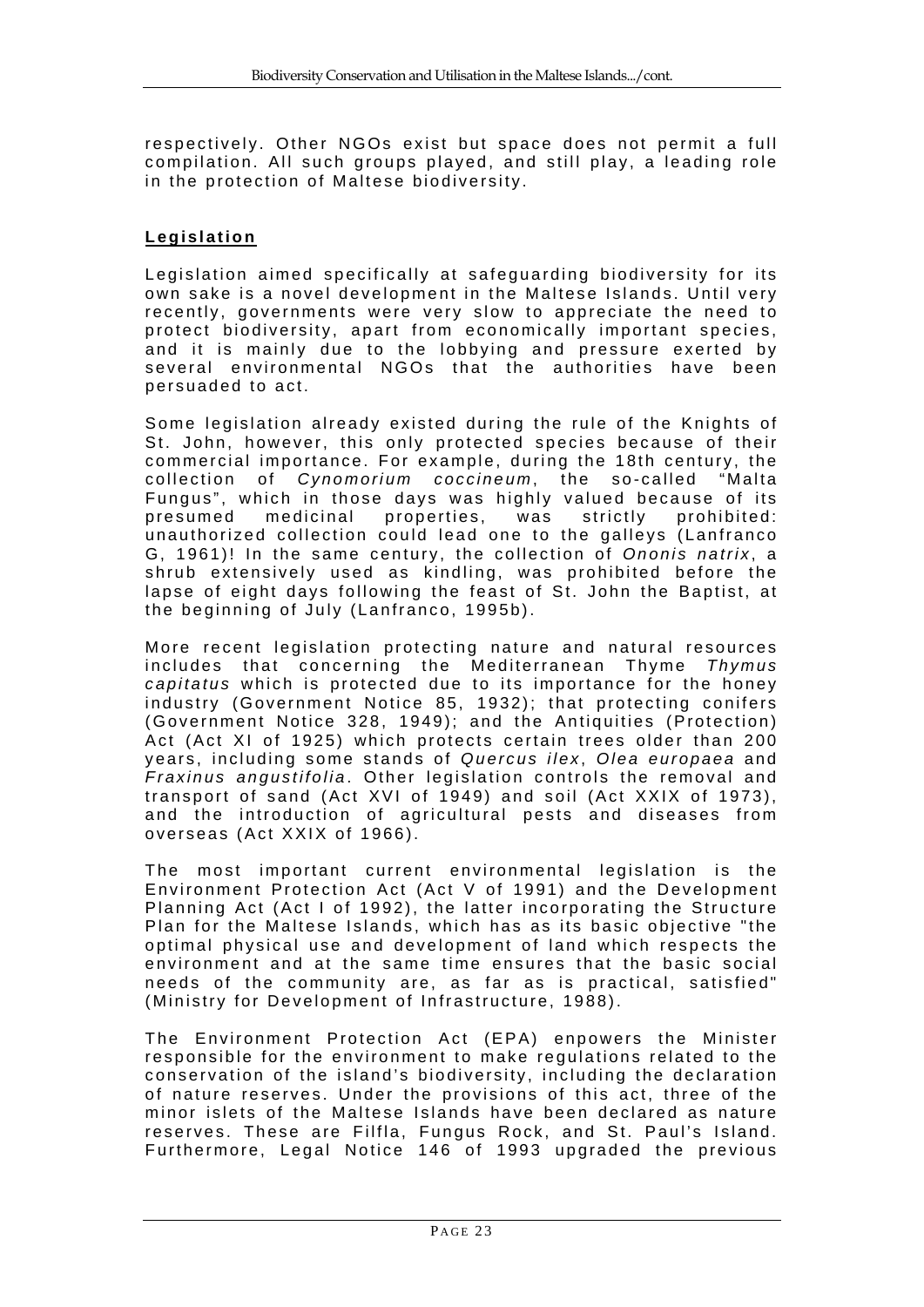legislation regulating the hunting and trapping of birds and the wild rabbit *Oryctolagus cuniculus* . This Legal Notice also identified 22 sites in which no hunting or trapping could take place. These sites are also termed 'Nature Reserves' as defined by the EPA, however, they are not nature reserves as the term is usually used (e.g. by the World Conservation Union, IUCN), but effectively bird sanctuaries since it is only the avifauna that is afforded protection.

In 1992, following representations by the Society for the Study and Conservation of Nature, a local NGO, some flora and fauna started being protected by means of regulations issued in terms of the EPA. All the reptiles (including the endemic Maltese walllizard, *Podarcis filfolensis* ) and the marine mammals of the Maltese Islands and surrounding waters were protected (Legal Notices 76 and 77 of 1992, respectively). Subsequently, in 1993, the endemic Maltese freshwater crab, *Potamon fluviatile lanfrancoi*; the painted frog *Discoglossus pictus pictus*; all bats and the other non-domestic mammals (except rats and mice, but including the endemic Gozo white-toothed shrew, *Crocidura sicula calypso* ), and some vascular plants (including four endemics) were protected (Legal Notice 49 of 1993). However, to date only seven endemics out of some 80 (a mere 9%) are directly protected by law; a number of others (for example the presumably endemic giant leek, *Allium* sp. nov., of Filfla and Fungus Rock) are indirectly protected since they occur in nature reserves where all biota are protected.

In 1992, the Maltese Parliament approved the Development Planning Act (DPA) whose main objective is the planning and management of development. This piece of legislation effectively gave legal status to the first Structure Plan of the Maltese Islands, which was prepared a year before, and also set up the Planning Authority, whose function is to implement the DPA and the Structure Plan. Amongst the numerous policies in the Structure Plan are a number concerning the conservation of areas and sites of ecological or scientific importance.

Unlike the EPA, the Structure Plan recognizes several types of protected areas, including Sites of Scientific Importance, Areas of Ecological Importance, National Parks and Marine Conservation Areas. The Structure Plan also recognizes the protected area management categories of the World Conservation Union (IUCN). It is a requirement of the Structure Plan that the several types of protected areas be delimited and scheduled. For Areas of Ecological Importance and Sites of Scientific Importance, scheduling involves giving each site a protection rating from Level 1 (the most important) to Level 4, and the Structure Plan further specifies the development and activities permitted or prohibited for each level.

The DPA enpowers the Planning Authority to issue emergency conservation orders in cases where a valuable habitat or site is under immediate threat of damage or destruction. This gives the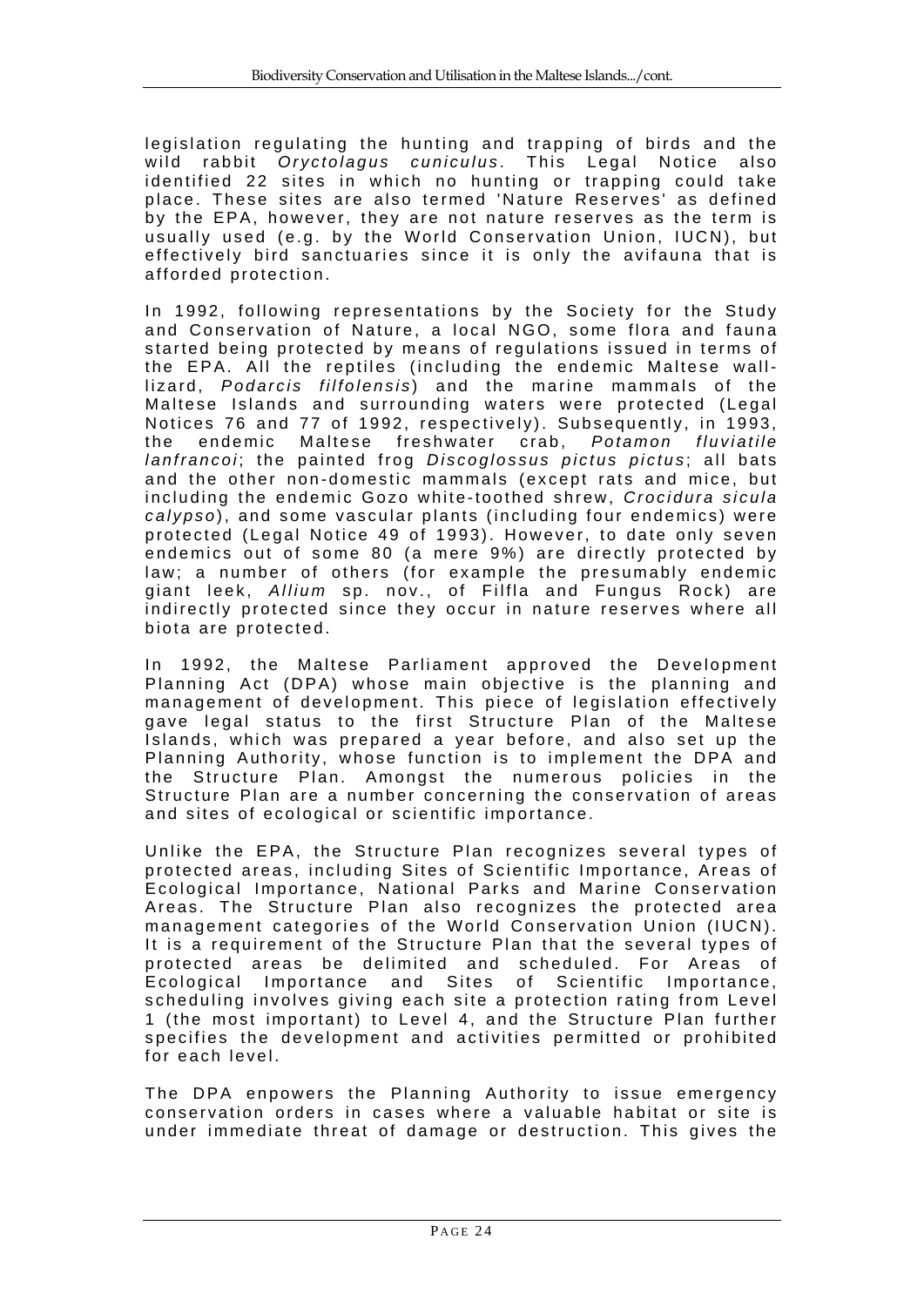Authority time to study the case and schedule the site as necessary.

On the international level, Malta is party to the Washington Convention on International Trade in Endangered Species of Wild Fauna and Flora (CITES) which is implemented locally by means of regulations controlling trade in species of flora and fauna (1992). Malta is also party to the Ramsar Convention, the Barcelona Convention, the Berne Convention, the Convention on Biological Diversity, and to the Law of the Sea Convention.

It is the declared intent of the Maltese Government to seek membership in the European Union. If Malta's application is accepted, Malta will automatically have to become party to a number of other treaties, in cluding the Convention on the Conservation of Migratory Species of Wild Animals (Bonn - 1979), besides becoming subject to EC directives and decisions on wildlife and habitat conservation, such as Directive 85/337/EEC (Environment Impact Assessm ent), Directive 82/72/EEC (Convention on the Conservation of European Wildlife and Natural Habitats), and Directive 79/409/EEC (Conservation of Wild Birds).

In the field of information on biobiversity, the Maltese Government has also published the *Localities with Conservation Value in the Maltese Islands* (Schembri *et al.* , 1987) and the *Red Data Book for the Maltese Islands* (Schembri & Sultana, 1989), both of which are currently being revised. The first gives a list of localities requiring urgent protection due to their scientific, ecological and/or cultural importance, whilst the second is a list of rare, threatened, endemic and/or otherwise scientifically important species occurring in the Maltese Islands and their territorial waters.

# **Priorities for Action**

Since the biodiversity of the Maltese Islands is particularly vulnerable, there are a number of priorities for action. Of the more urgent is the protection of those c.90% of the endemic biota not yet legally protected, and the enforcement of existing legislation.

There is also urgent need to preserve certain natural habitats by declaring them protected areas of various types, particularly those habitats which are overall rare on the islands and hence support a unique flora and fauna, as well as those areas which are under threat from a variety of human activities. These top priority habitats include forest remnants, woodlands, permanent springs, freshwater pools and wetlands, sand dunes, saline marshlands, coastal cliffs and screes, deep caves and the minor islands of the archipelago.

Management plans and a wardening sy stem to control present and future protected areas should be actively considered. The restoration of old disused quarries, and of degraded areas should also be encouraged, and this is particularly important for sand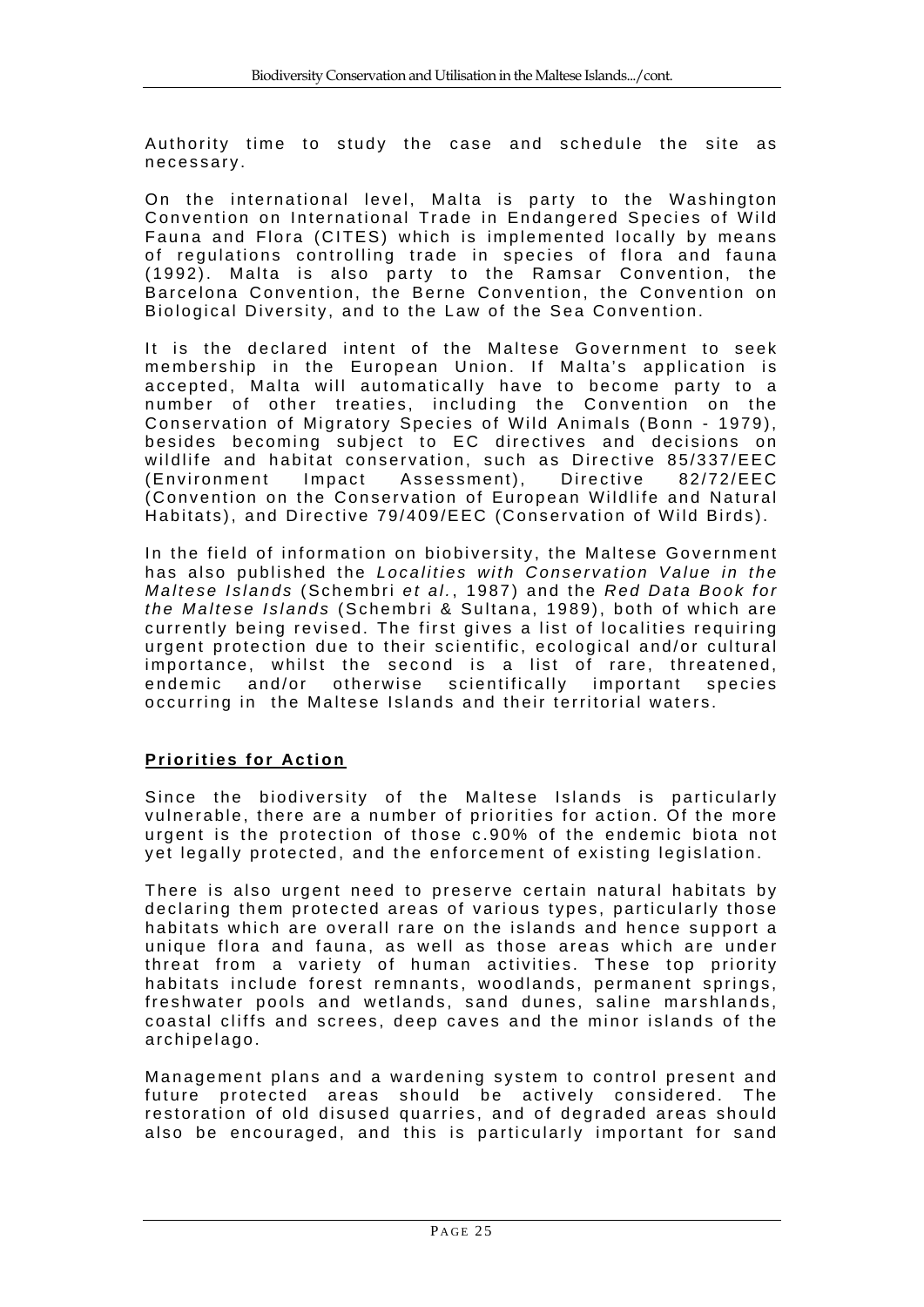dunes, which are on the verge of extinction from the Maltese Islands. Also, of prime importance, is education at all levels.

#### **Acknowledgements**

We are particularly indebted to Mr. Alfred E. Baldacchino of the Department for the Protection of the Environment, and Mr. Charles F. Grech of the Environment Management Unit at the Planning Authority, for their help, particularly on the matter of legislation. Patrick J. Schembri and Edwin Lanfranco are grateful to the University of Malta for supporting their research on the biodiversity of the Maltese Islands through an award of research grants. All authors are grateful to the Malta Council for Science and Technology, to the Secretariat for the Environment, and to the Planning Directorate of the Planning Authority for their financial and other support.

# **References:**

Anderson, E.W. & Schembri, P.J. (1989): *Coastal zone survey of the Maltese Islands*. Malta: Planning Services Division, Works Department,  $xii + 121pp$ .

Ardissone, F. (1883): *Phycologia Mediterranea - Volume I*. Varese, 516pp.

Ardissone, F. (1886): *Phycologia Mediterranea - Volume II*. Varese, 324pp.

Ardissone, F. (1893): Note alla Phycologia Mediterranea. *Rendiconti del Istituto Lombardo - Serie II, 27(17):* 17pp.

Armitage, E. (1889): Appunti sulla flora dell'isola di Malta. *Bollettino della Societa' Botanica Italiana, 1889:* 495-500.

Axiak, V. (ed.) (1993): *Elective project abstracts B.Sc. 1990-1992*. Malta: Department of Biology, University of Malta,  $v + 36pp + 4$ plates.

Axiak, V. (ed.) (1994): *Biology abstracts B.Sc. 1993-1994 and M.Sc. 1994*. Malta: Department of Biology, University of Malta, v +  $29pp + 4plates.$ 

Axiak, V. (ed.) (1995): *Biology abstracts B.Sc., M.Sc. 1994-1995*. Malta: Department of Biology, University of Malta,  $iv + 22pp + 4$ plates.

Azzopardi, L. (1992): *Aspects of the ecology of vermetid gastropods on Maltese rocky shores*. Unpublished B.Sc. dissertation, University of Malta,  $vi + 163pp$ .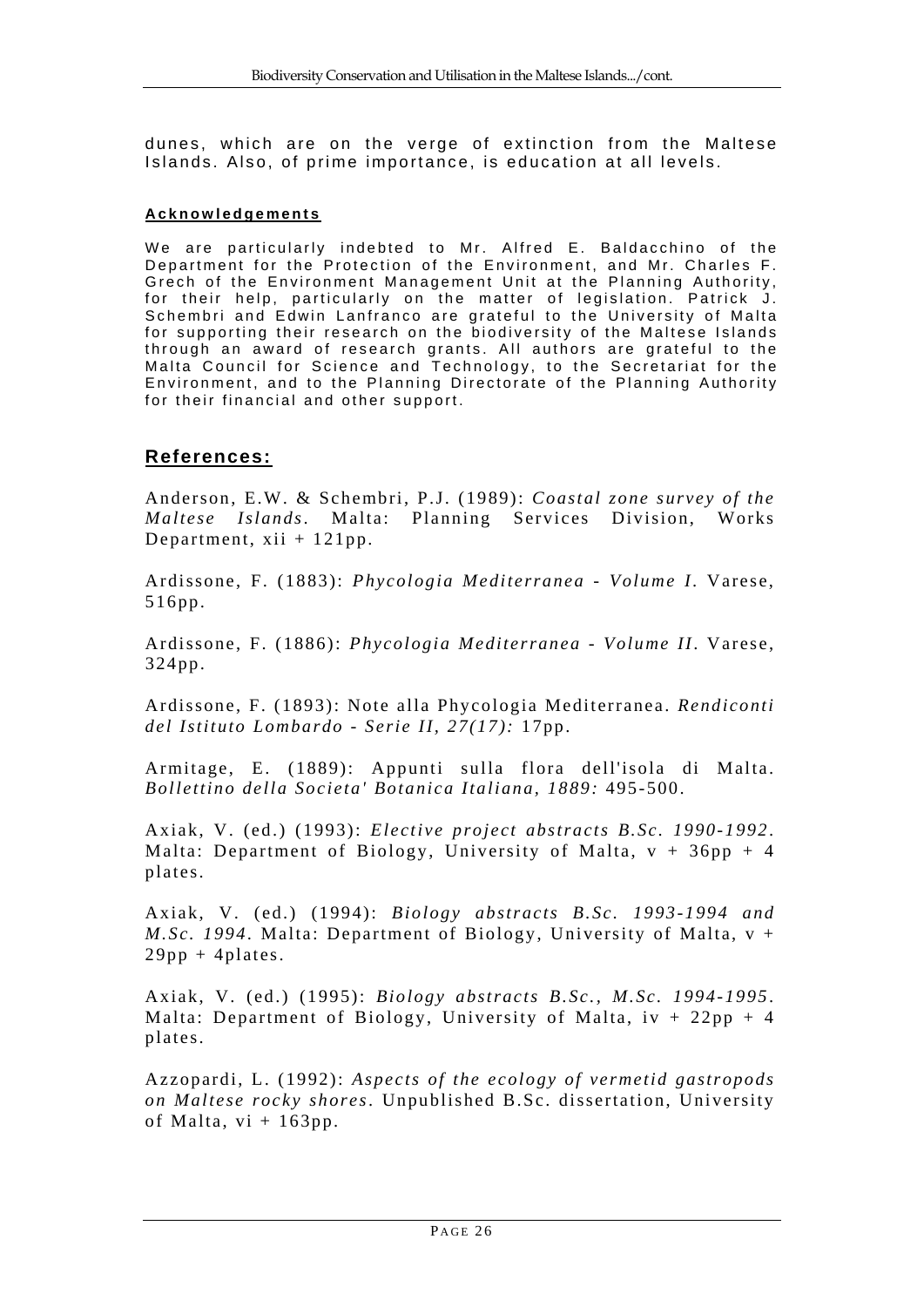Baldacchino, A.E.; Lanfranco, E. & Schembri, P.J. (1990): *Discovering nature in the Maltese Islands.* Malta: Merlin Library Ltd., 104pp.

Boccone, P. (1673): *Icones et descritiones rariorum plantarum Siciliae, Melitae, Galliae et Italiae*. London, xiii + 96pp.

Borg, G. (1993): *The bryoflora of the Maltese Islands*. Unpublished B.Educ. (Hons.) dissertation, University of Malta, vii + 261pp.

Borg, J. (1918) - Semina in Malta di prodotti orticoli ed agricoli. *Societa Agraria del gruppo di Malta, Boll. no. 1.,* 95pp. Malta.

Borg, J. (1927): *Descriptive flora of the Maltese Islands.* Malta: Government Printing Office, 846pp.

Briffa, M. (1986): Two interesting additions to the flora of the Maltese Islands. *Central Mediterranean Naturalist: 1(4):* 85-86.

Briffa, M. & Lanfranco, E. (1986): The macrofungi of the Maltese Islands: Additions and Notes. *Central Mediterranean Naturalist: 1(4):* 69-79.

Busuttil, S. (1993): Agriculture in Malta: A historical note. In: Busuttil, S.; Lerin, F. & Mizzi, L. (eds) *Malta: Food, Agriculture, Fisheries and the Environment*, pp. 9-26; Options Mediterraneennes, Ser. B No. 7 [CIHEAM].

Buttigieg, S. (1993): *An investigation of the shallow infralittoral phytobenthic communities of Kalanka t-Tawwalija, an inlet on the south-eastern coast of Malta*. Unpublished B.Sc. dissertation, University of Malta,  $v + 158$ pp.

Calleja, M. (1991): *Algal zonation and epiphytism along a Maltese rocky coast*. Unpublished B.Sc. dissertation, University of Malta, vii +  $136pp$ .

Central Office of Statistics (1962): *Report on the Census of Agriculture 1960*. Central Office of Statistics Printing Division: Malta,  $lv + 80pp$ .

Central Office of Statistics (1972): *Census of Agriculture 1969-70 and 1970-71*. Central Office of Statistics Printing Division: Malta,  $xxvi + 174pp.$ 

Chetcuti, D.; Buhagiar, A.; Schembri, P.J. & Ventura, F. (1992): *The Climate of the Maltese Islands: a review.* Malta University Press,  $vi + 108pp$ .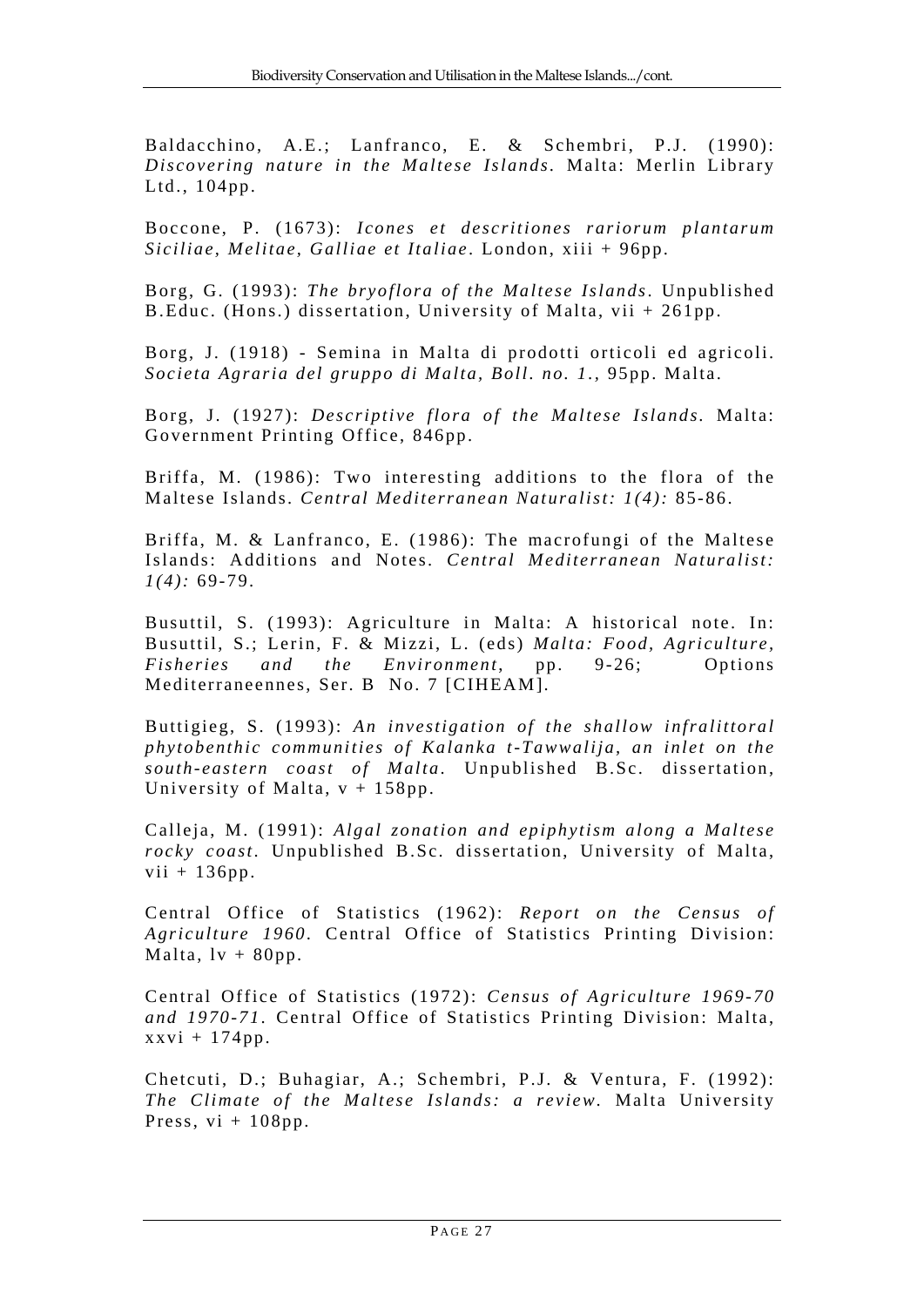Dia, M.G.; Miceli, G. & Not, R. (1985): Check-list delle epatiche note in Sicilia. *Webbia: 39(1):* 163-177.

Dia, M.G.; Miceli, G. & Raimondo, F.M. (1987): Check-list dei muschi noti in Sicilia. *Webbia: 41(1):* 61-123.

Duthie, J.F. (1874): On the botany of the Maltese Islands in 1874, part 1. *Journal of Botany British and Foreign, 1874:* 321-326.

Duthie, J.F. (1875a): On the botany of the Maltese Islands in 1874, part 2. *Journal of Botany British and Foreign, 1875:* 36-42.

Duthie, J.F. (1875b): Notes on the flora of the islands of Malta, Gozo, Comino and Cominotto. *Il Barth, 3:* 542-544.

Gradstein, S.R. (1972): A note on the bryophytes of the Maltese Islands. *Acta Botanica Neerl.: 21(1):* 67-70.

Grech, C.F. (1994): *An environmentally sound woodland strategy for the Republic of Malta in the light of its land-use policy* . Unpublished European Masters in Environmental Management dissertation, 147pp.

Grech Delicata, J.C. (1853): *Flora Melitensis.* Malta: xvi + 49pp.

Gulia, G. (1872a): Maltese botany: Callitrichineae. *Il Barth*, *1:* 116.

Gulia, G. (1872b): Flora Maltese. In: *Il Compagno per Tutti ("Almanacco")*, pp. 64-72; Malta: Tipografia Anglo-Maltese.

Gulia, G. (1873a): Maltese botany: Najadaceae. *Il Barth*, *2:* 239.

Gulia, G. (1873b): Maltese botany: Orchidaceae. *Il Barth*, *2:* 282- 284.

Gulia, G. (1877): Il dottor Donaldson e la flora Maltese. *Il Barth, 2:* 134.

Gulia, G. (1914): Uno sguardo alla zoologia delle Isole Maltesi. *IXe Congrès International de Zoologie [Monaco, 1913] sect. 4*: 545-555.

Haslam, S.M. (1969): *Malta's plant life.* Malta: Progress Press Co. Ltd., viii  $+ 129$ pp.

Haslam, S.M.; Sell, P.D. & Wolseley, P.A. (1977): *A flora of the Maltese Islands.* Malta University Press, lxxi + 560pp.

Lanfranco, E. (1969): *A revised check-list of Maltese algae* . Malta: National Press, 24pp.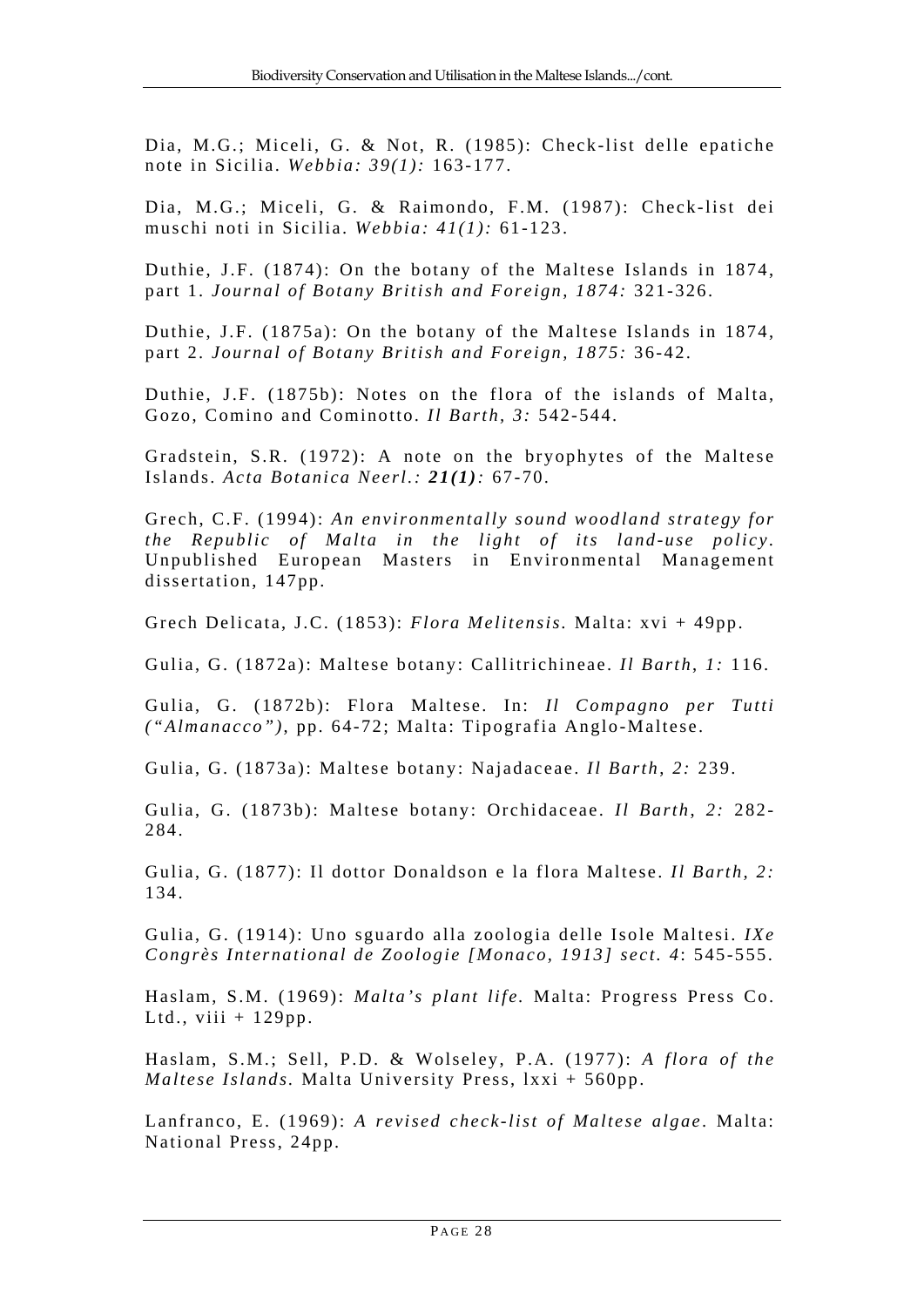Lanfranco, E. (1988): Conservation of the Maltese flora. In: Baldacchino, A.E. (ed.) *State of the environment report 1985: a comparative aid to the state of the environment today* . Malta, np.

Lanfranco, E. (1989a): Il-pjanti vaskulari endemici tal-Gzejjer Maltin. In: Cortis, T. (ed.) *L-identita' kulturali ta' Malta,* pp. 141- 164. Malta: Dipartiment ta' l-Informazzjoni.

Lanfranco, E. (1989b): The Flora. In: Schembri, P.J. & Sultana, J. (eds.): *Red Data Book for the Maltese Islands*, pp. 5-70; Malta: Department of Information.

Lanfranco, E. (1990): The vegetation of the Ghadira Nature Reserve. *Centro, 1(5):* 47-55.

Lanfranco, E. (1991a): Ahna u l-ambjent. In: Kummissjoni Gustizzja u Paci (eds.) *Malta llum... u forsi Ghada*, pp. 78-84; Malta: Veritas Press.

Lanfranco, E. (1991b): *Ophrys lacaitae* Lojacono, a new record for the Maltese Islands. *Flora Mediterranea, 1:* 221-222.

Lanfranco, E. (1993a): An introduction to the vegetation of the Mediterranean area with emphasis on the Maltese Islands. In*: The Mediterranean environment: an overview*, 13pp. Malta: Foundation for International Studies.

Lanfranco, E. (1993b): Pjanti li nqerdu minn Malta. *L-Gharghar, 2:* 5-9.

Lanfranco, E. (1995a): Il-Flora. In: Sultana, J. (ed.) *Flora u Fawna ta' Malta*, pp. 34-143; Malta: Dipartiment ghall-Harsien ta' l-Ambjent.

Lanfranco, E. (1995b): The Maltese flora and conservation. *Ecologia Mediterranea, 21(1/2):* 165-168.

Lanfranco, E. (1995c): The plant life of the Maltese Islands. In: *The natural history of the Maltese Islands*, 5pp. Malta: Society for the Study and Conservation of Nature.

Lanfranco, E. (1996): Weeds with special reference to the Maltese Islands. *L-Gharghar, 3:* in press.

Lanfranco, E. & Schembri, P.J. (1986): *Maltese wetlands and wetland biota.* Malta: Society for the Study and Conservation of Nature, 5pp.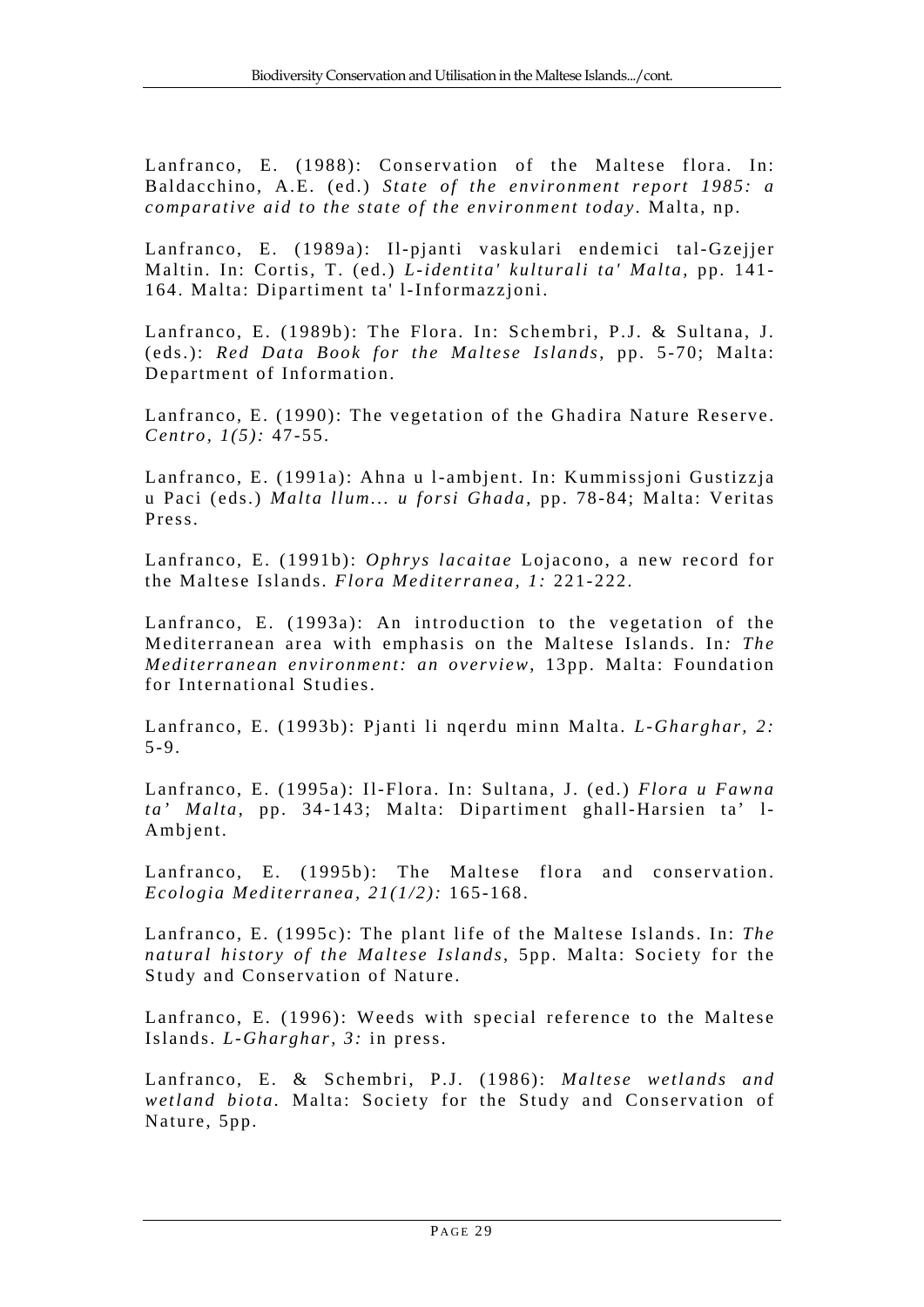Lanfranco, G.G. (1969a): *Field guide to the wild flowers of Malta*. Malta: Progress Press, viii  $+83$ pp.  $+65$  plates.

Lanfranco, G.G. (1969b): *Maltese mammals (Central Mediterranean)*. Malta: Progress Press, 28pp. + 8 plates.

Lanfranco, G.G. (1989): Vertebrates other than birds. In: Schembri, P.J. & Sultana, J. (eds.): *Red Data Book for the Maltese Islands*, pp. 129-137; Malta: Department of Information.

Lanfranco, G.G. (1993): *Hxejjex medicinali u ohrajn fil-Gzejjer Maltin*. Malta: Media Centre Publications, vi + 132pp + 22 plates.

Mallia, A. (1991): *Zonation patterns on a rocky shore under the influence of a sewage outfall*. Unpublished B.Sc. dissertation, University of Malta,  $v + 276$ pp.

Mallia, A. & Schembri, P.J. (1992): Malta's National Database on Biodiversity. *Training workshop on Aspects of marine documentation in the Mediterranean*, Malta: Foundation for International Studies, 10pp.

Mallia, R. (1993): *Zonation patterns on vertical rock faces at Qawra, Malta*. Unpublished B.Sc. dissertation, University of Malta,  $vi + 159pp.$ 

Ministry of Agriculture and Fisheries (1991): *Malta's agriculture and fisheries in a nutshell - the primary sector in statistical terms*. Malta: Ministry of Agriculture and Fisheries, 47pp.

Mifsud, C. (1995): *An investigation of the Cystoseira amentacea community in three localities in Malta*. Unpublished B.Sc. dissertation, University of Malta,  $v + 129$ pp.

Mifsud Bonnici, M. (1992): *An investigation of epizoic algae in association with limpets and chitons*. Unpublished B.Sc. dissertation, University of Malta, xii + 163pp.

Möbius, M. (1892): Enumeratio algarum ad Insulam Maltam collectarum. *La Notarisia, 7:* 1436-1449.

Piccone, A. (1883): Risultati algologici delle crociere del Violante. *Annali del Museo di St. Nat. di Genova, 20:* 106-142.

Rizzi-Longo, L. & Giaccone, G. (1974): Le Ulvales e la vegetazione nitrofila del Mediterraneo. *Quaderni del Laboratorio di Tecnologia della Pesca,2(1):* Supplemento, 84pp.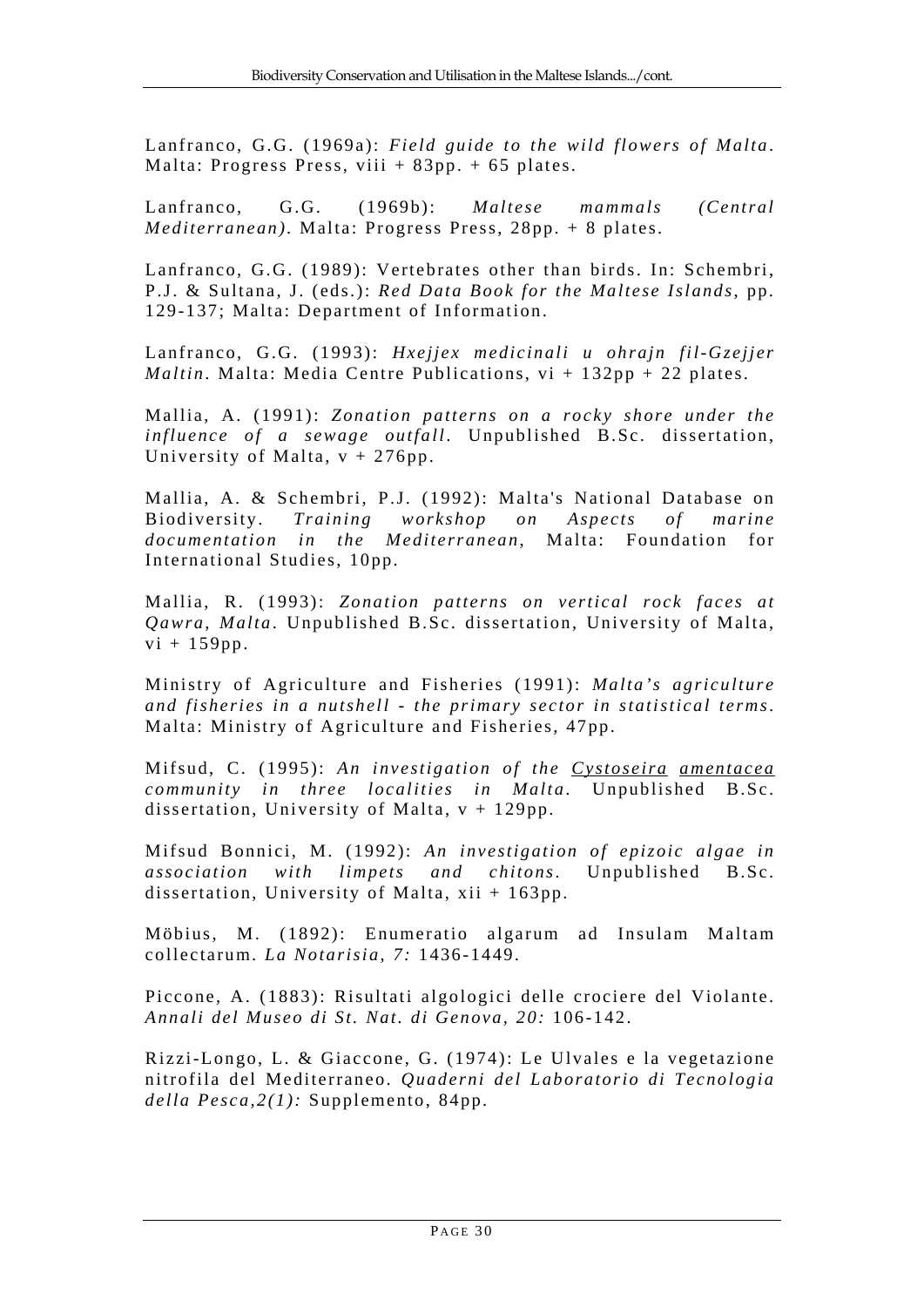Role, A. (1991): *Report of survey: marine parks and reserves potential*. [Malta Structure Plan Technical Report 5.2], Colin Buchanan and Partners; Generale Progetti SpA; Planning Services Division, Government of Malta, Malta, iv + 33pp.

Saccardo, P.A. (1912): Fungi ex Insula Melita (Malta) lecti a Doct. Alfr. Caruana Gatto et Doct. Giov. Borg. *Bollettino della Societa' Botanica Italiana, 1912:* 314-326.

Saccardo, P.A. (1914): Fungi ex Insula Melita (Malta) lecti a Doct. Alfr. Caruana Gatto et Doct. Giov. Borg, anno 1913, ser. II. *Nuova Giornale Botanico Italiano, 1914:* 110-126.

Saccardo, P.A. (1915): Fungi ex Insula Melita (Malta) lecti a Doct. Alfr. Caruana Gatto et Doct. Giov. Borg, annis 1913 et 1914, ser. III. *Nuova Giornale Botanico Italiano, 1915:* 24-25.

Schembri, P.J. (1988): Conservation of the Maltese fauna. In: Baldacchino, A.E. (ed.) *State of the environment report 1985: a comparative aid to the state of the environment today* . Malta, np.

Schembri, P.J. (1990): The natural environment of the Maltese Islands: human impact and conservation. *Mediterranean Social Sciences Network Newsletter, 4:* 40-48.

Schembri, P.J. (1991a): Ekologija tal-Gzejjer Maltin: harsa generali. In: Cortis, T. (ed.) *Oqsma tal-kultura Maltija*, pp. 5-37. Malta: Ministry of Education.

Schembri, P.J. (1991b): *Report of survey: natural resources*. [Malta Structure Plan Technical Report 5.4], Colin Buchanan and Partners; Generale Progetti SpA; Planning Services Division, Government of Malta, Malta, viii + 138pp.

Schembri, P.J. (1992): The fauna of the Maltese Islands: a review and analysis. In: Ellul-Micallef, R. & Fiorini, S. (eds.) *Collegium Melitense Quatercentenary Celebrations (1592-1992)*. University of Malta, pp. 541-573.

Schembri, P.J. (1993): Physical geography and ecology of the Maltese Islands: a brief overview. In: Busuttil, S.; Lerin, F. & Mizzi, L. (eds.) *Malta: food, agriculture, fisheries and the environment*, pp. 27-39; Options Mediterraneennes, Ser. B No. 7 [CIHEAM].

Schembri, P.J. (1994): Natural Heritage. In: Frendo, H. & Friggieri, O. (eds.) *Malta: Culture and Identity,* pp. 105-124; Ministry of Youths and Arts: Malta.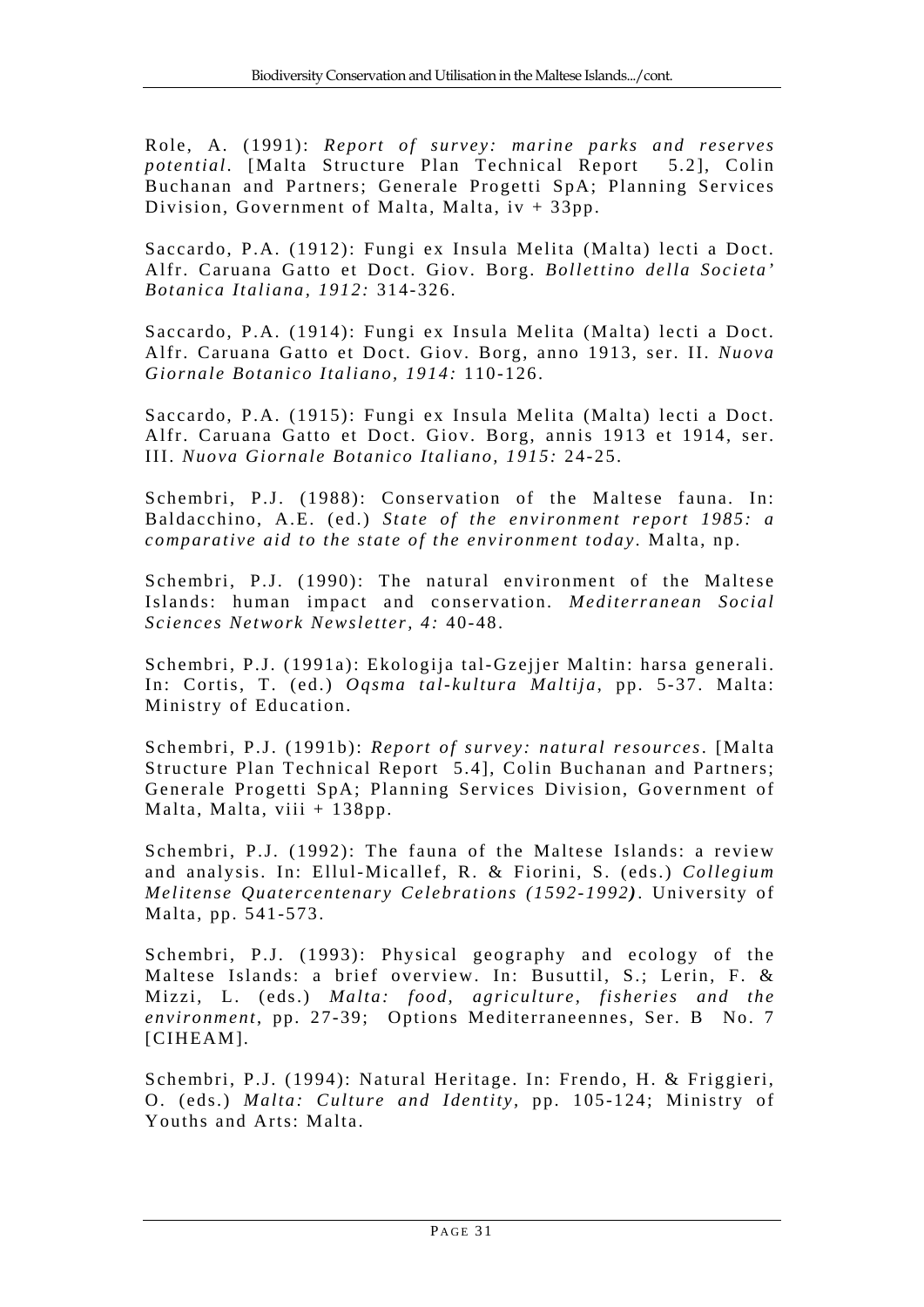Schembri, P.J. & Baldacchino, A.E. (1992): *Ilma, Blat u Hajja*. Malta University Services Ltd., 112pp.

Schembri, P.J. & Lanfranco, E. (1993): Development and the natural environment in the Maltese Islands. In: Lockhart, D.G.; Drakakis Smith, D. & Schembri, J. (eds.) *The Development Process in Small Island States*, pp. 247-266; Routledge.

Schembri, P.J. & Sultana, J. (eds.) (1989): *Red Data Book for the Maltese Islands*. Malta: Department of Information, viii + 142pp.

Schembri, P.J; Lanfranco, E.; Farrugia, P.; Schembri, S. & Sultana, J. (1987): *Localities with Conservation Value in the Maltese Islands.* Malta: Environment Division, Ministry of Education, iii + 27pp.

Sommier, S. & Caruana Gatto, A. (1915): *Flora Melitensis Nova.* Stabilimento Pellas: Firenze, viii + 502pp.

Stevens, D.T. (1995): *Wied Harq Hamiem: a vegetation survey* . Unpublished B.Sc. dissertation, University of Malta, viii + 213pp.

Sultana, J. (1989): Birds. In: Schembri, P.J. & Sultana, J. (eds.): *Red Data Book for the Maltese Islands*, pp. 138-142; Malta: Department of Information.

Sultana, J. (ed.) (1995): *Flora u fawna ta' Malta*. Malta: Dipartiment ghall-Harsien ta' l-Ambjent, 434pp.

Tabone, J.T. (1995): *Otanthus maritimus* (L.) Hoffmannsegg et Link (Family Asteraceae) and *Crypsis schoenoides* (L.) Lamarck (Family Poaceae), two new additions to the flora of the Maltese Islands. *Central Mediterranean Naturalist, 2(3):* 97-100.

Thake, M.A. & Schembri, P.J. (1989): Mollusca. In: Schembri, P.J. & Sultana, J. (eds.): *Red Data Book for the Maltese Islands*, pp. 79- 89; Malta: Department of Information.

Zerapha, S. (1827): *Flora Melitensis Thesaurus* - Fasc. 1. Valletta,  $iv + 36pp.$ 

Zerapha, S. (1831): *Flora Melitensis Thesaurus* - Fasc. 2. Valletta, 49pp.